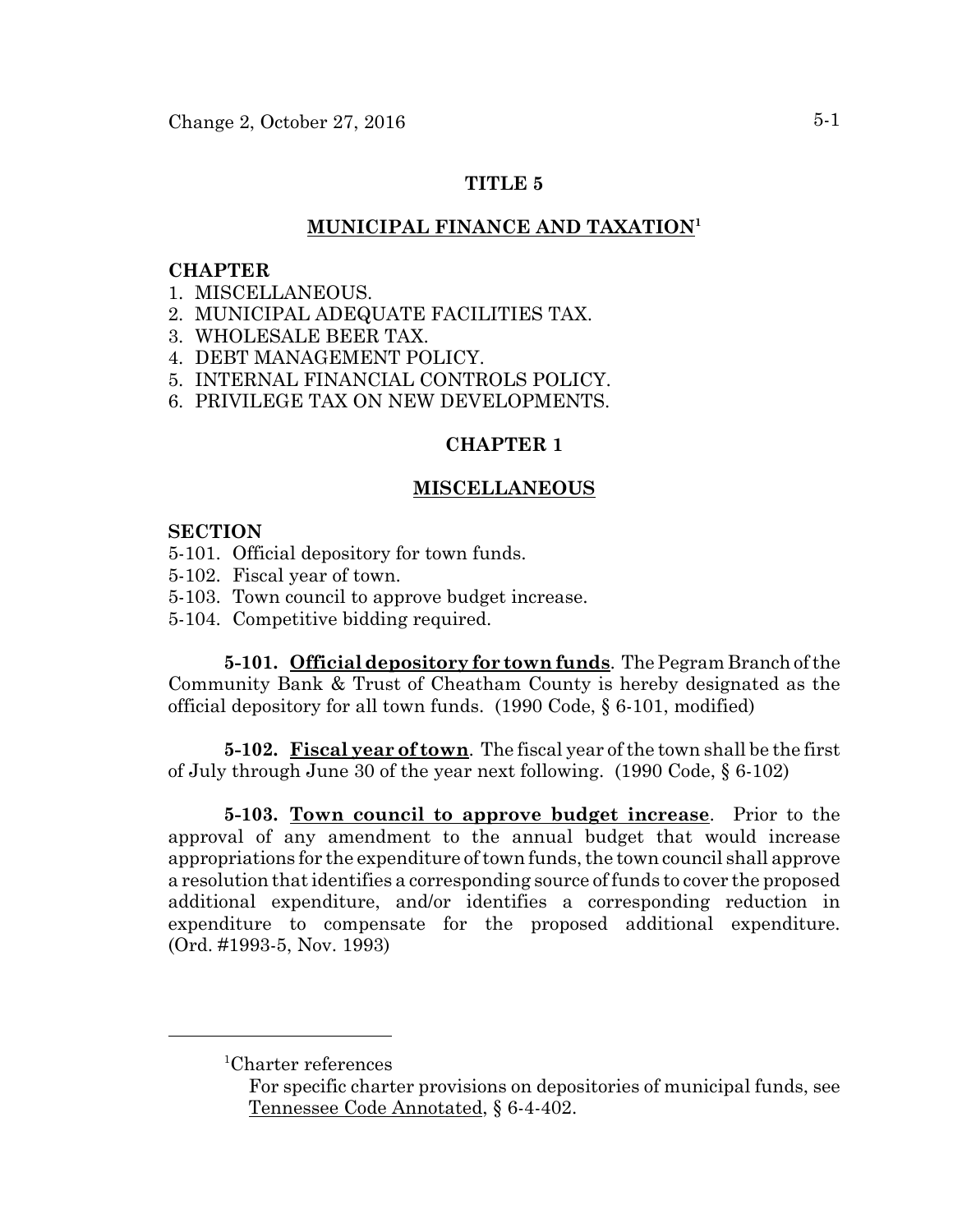**5-104. Competitive bidding required**. Hereafter, the town shall seek competitive advertising and bidding for all purchases and public improvements for expenditures in excess of ten thousand dollars (\$10,000.00) pursuant to Tennessee Code Annotated, § 6-56-306, as amended. All other provisions of the Municipal Purchasing Law of 1983 shall remain in full force and effect. (Ord. #1992-3, April 1992, modified)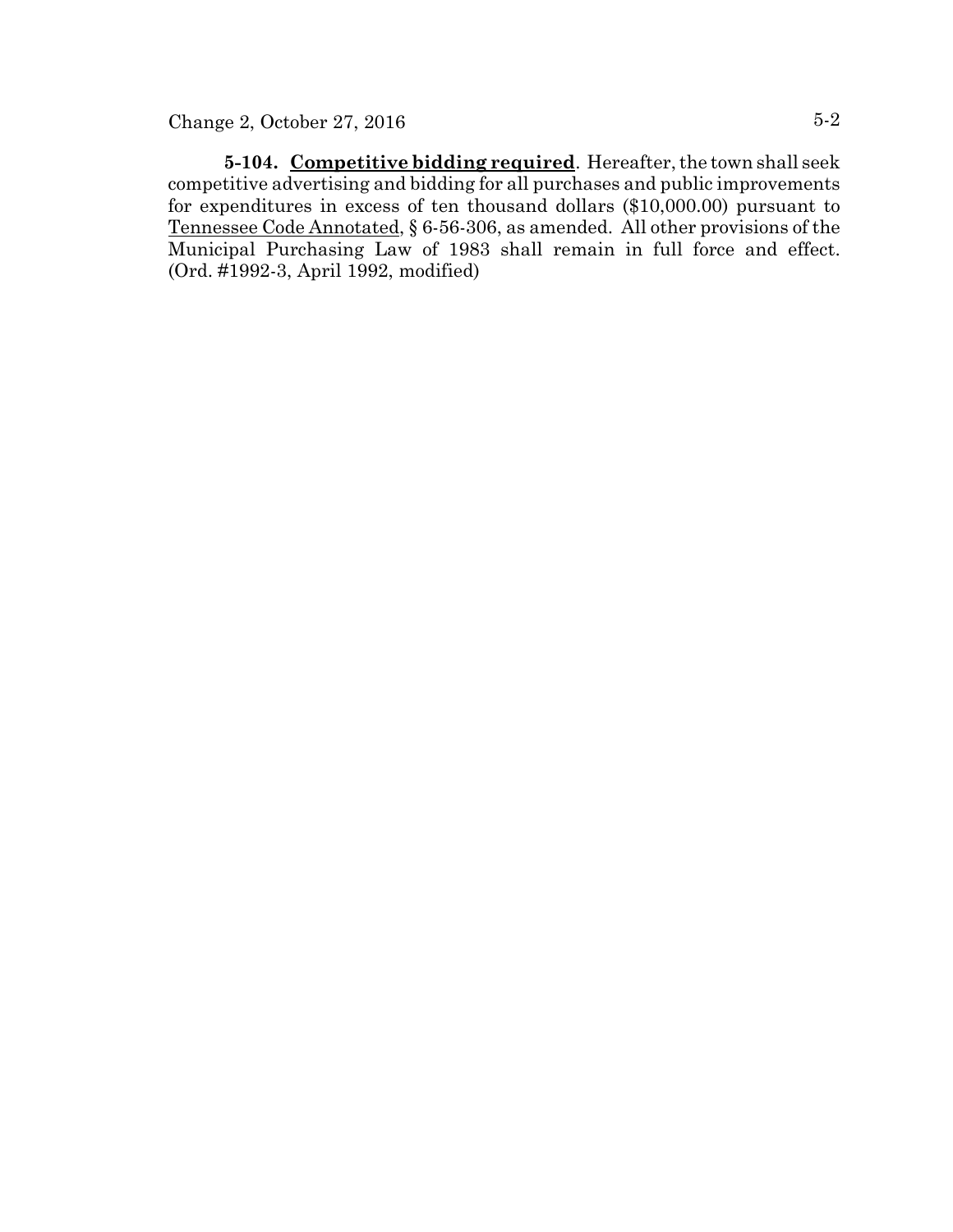## **CHAPTER 2**

## **MUNICIPAL ADEQUATE FACILITIES TAX**

#### **SECTION**

- 5-201. Short title.
- 5-202. Purpose.
- 5-203. Findings.
- 5-204. Authority.
- 5-205. Definitions.
- 5-206. Tax levy.
- 5-207. Prohibition of issuance of building permit.
- 5-208. Exemptions from tax.
- 5-209. Collection of tax.
- 5-210. Use and segregation of tax funds.
- 5-211. Authority to amend.
- 5-212. Protest of tax.
- 5-213. Additional authority.
- 5-214. Non-repealer.

**5-201. Short title**. This chapter shall be known and cited as the Pegram Municipal Adequate Facilities Tax. (Ord. #1998-2, April 1998, as replaced by Ord. #2004-19, Jan. 2005)

**5-202. Purpose**. It is the intent and purpose of this chapter to authorize the governing body of the Town of Pegram to impose a tax on new development within the municipality, payable at the time of issuance of a building permit, so as to ensure and require that the person responsible for new development share in the cost of public facilities necessary to serve the residents of Pegram. (Ord. #1998-2, April 1998, as replaced by Ord. #2004-19, Jan. 2005)

**5-203. Findings**. The board of mayor and aldermen hereby finds and declares that:

(1) Cheatham County, Tennessee, has been one of the fastest growing counties in the state for the past fifteen (15) years, having been impacted by the rapid growth in the standard metropolitan area of Nashville.

(2) Anticipated continued growth from the expansion of Nashville is expected to accelerate due to the continuing location of manufacturing and commercial businesses in the Middle Tennessee area, and from other factors; and

(3) Current projections show that:

(a) County population will be forty-two thousand (42,000) persons in the year 2010, an increase of fifty-five percent (55%) from 1990; there will be a demand for approximately five thousand (5,000)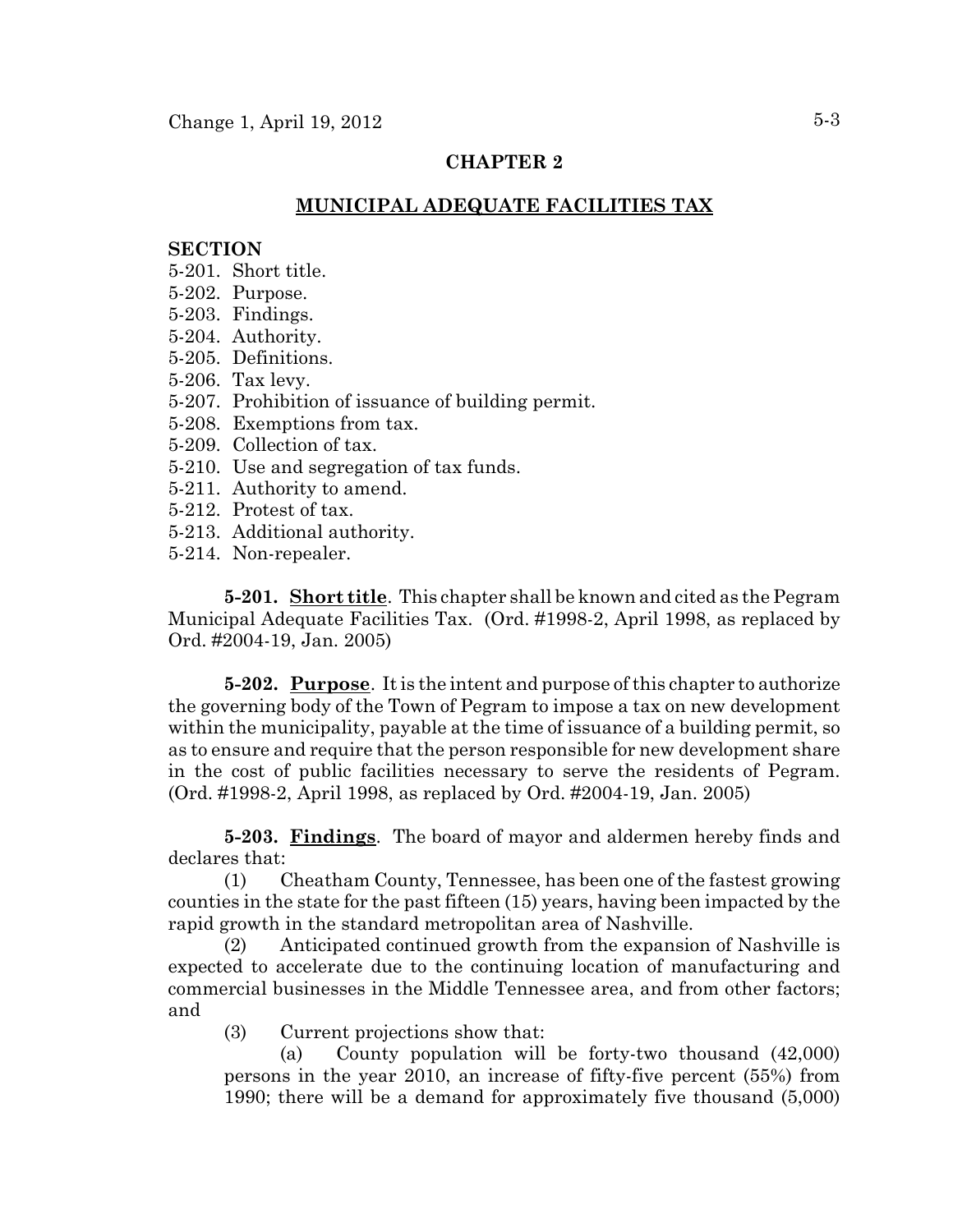additional dwelling units between 1990 and 2010; and new residential and non-residential development will consume an additional three thousand (3,000) acres of land in Cheatham County;

(b) The majority of the projected growth in Cheatham County between 1990 and 2010 will occur within the boundaries of the incorporated municipalities within the county; and

(c) The projected growth and land use development within these municipalities will cause a demand for municipal capital facilities (roads, parks, town governmental facilities, etc.) in an amount well in excess of ten million dollars (\$10,000,000.00) over the next fifteen (15) years.

(4) The municipality is committed, both to present and future residents, to maintaining a level of public facilities and services commensurate with those presently provided.

(5) The municipality is prepared to impose a fair, equitable and reasonable share of the costs of providing the necessary public facilities and services on existing residents of the municipality.

(6) The municipality's present population, employment base, tax base and budget cannot alone support the additional revenues needed to supply facilities to serve new growth without a substantial increase in the property tax rate on existing development.

(7) The municipality has adopted by resolution a capital improvements program indicating the need for and the cost of public facilities anticipated to be funded, in part, by this tax.

(8) Due to these unique circumstances, it is necessary and appropriate that the Town of Pegram utilize the authority granted by the Legislature of the State of Tennessee to impose an adequate facilities tax on the privilege of engaging in the business of development

(9) The tax herein imposed is in compliance with chapter 53, Private Acts of  $1997<sup>1</sup>$  (Ord. #1998-2, April 1998, as replaced by Ord. #2004-19, Jan. 2005)

**5-204. Authority**. This chapter is imposed under the charter powers of the Town of Pegram, Tennessee, and under the authority conferred on the municipality to levy an adequate facilities tax on the privilege of engaging in development by chapter 53, Tennessee Private Acts of 1997. (Ord. #1998-2, April 1998, as replaced by Ord. #2004-19, Jan. 2005)

**5-205. Definitions**. As used in this chapter, unless a different meaning appears from the context:

<sup>&</sup>lt;sup>1</sup>See page C-39 of this code for the complete text of Priv. Acts 1997, ch. 53.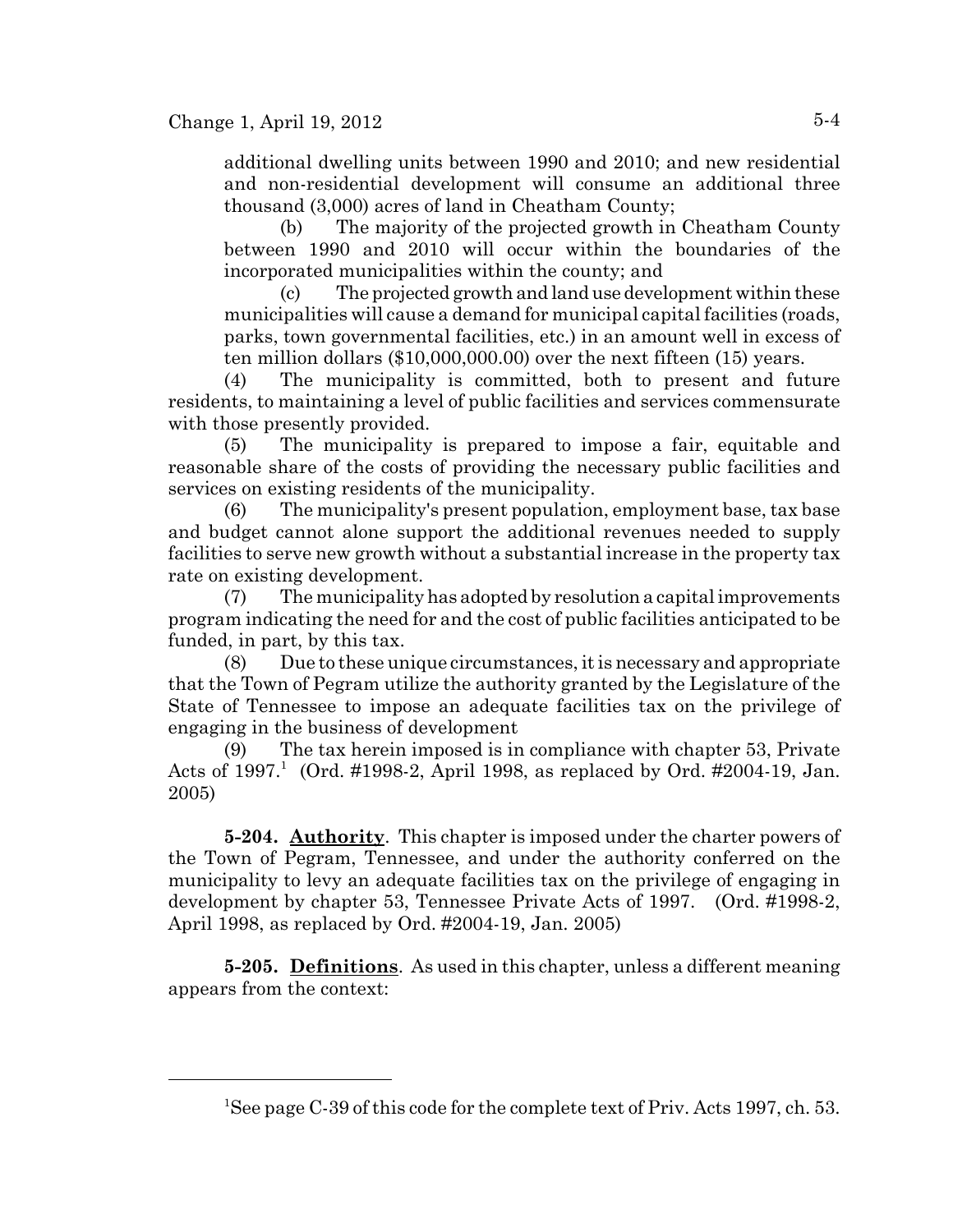(1) "Building" means any structure built for the support, shelter, or enclosure of persons, chattels, or movable property of any kind; the term includes a mobile home, but excludes those buildings specified in § 5-208.

(2) "Building permit" means a permit for development issued in Pegram, as herein defined, within Cheatham County.

(3) "Capital improvement program" means a proposed schedule of future projects, listed in order of construction priority, together with cost estimates and the anticipated means of financing each project. All major projects requiring the expenditure of public funds, over and above the annual local government operating expense, for the purchase, construction, or replacement of the physical assets of the community are included.

(4) "Development" means the construction, building, reconstruction, erection, extension, betterment, or improvement of land providing a building structure or the addition to any building or structure, or any part thereof, which provides, adds to or increases the floor area of a residential or non-residential use.

(5) (a) "Floor area" for non-residential development means the total of the gross horizontal area of all floors, including usable basements and cellars, below the roof and within the outer surface of the main walls of principal or accessory buildings or the center lines of party walls separating such building or portions thereof, or within lines drawn parallel to and two feet (2') within the roof line of any building or portions thereof without walls but excluding arcades, porticoes, and similar open areas which are accessible to the general public, and which are not designed or used as sales, display, storage, services, or production areas.

(b) "Floor area" for residential development means the total or the gross horizontal area of all floors, including basements, cellars, or attics which is heated and/or air-conditioned living space at a future date.

(6) "General plan" means the official statement of the municipal planning commission which sets forth major policies concerning future development of the jurisdictional area and meeting the provisions set forth in Tennessee Code Annotated, §§ 13-4-201, 13-4-203 and 13-4-302. For the purposes of this chapter only, a general plan may consist solely of the land development plan element, which sets out a plan or scheme of future land usage.

(7) "Governing body" means the Board of Mayor and Aldermen of Pegram, Tennessee.

(8) "Major street or road plan" means the plan adopted by the municipal planning commission, pursuant to Tennessee Code Annotated, §§ 13-4-201, 13-4-302, and 13-4-303, showing among other things, "the general location, character, and extent of public ways (and) the removal, relocation, extension, widening, narrowing, vacating, abandonment or change of use of existing public ways."

(9) "Municipality" means the Town of Pegram.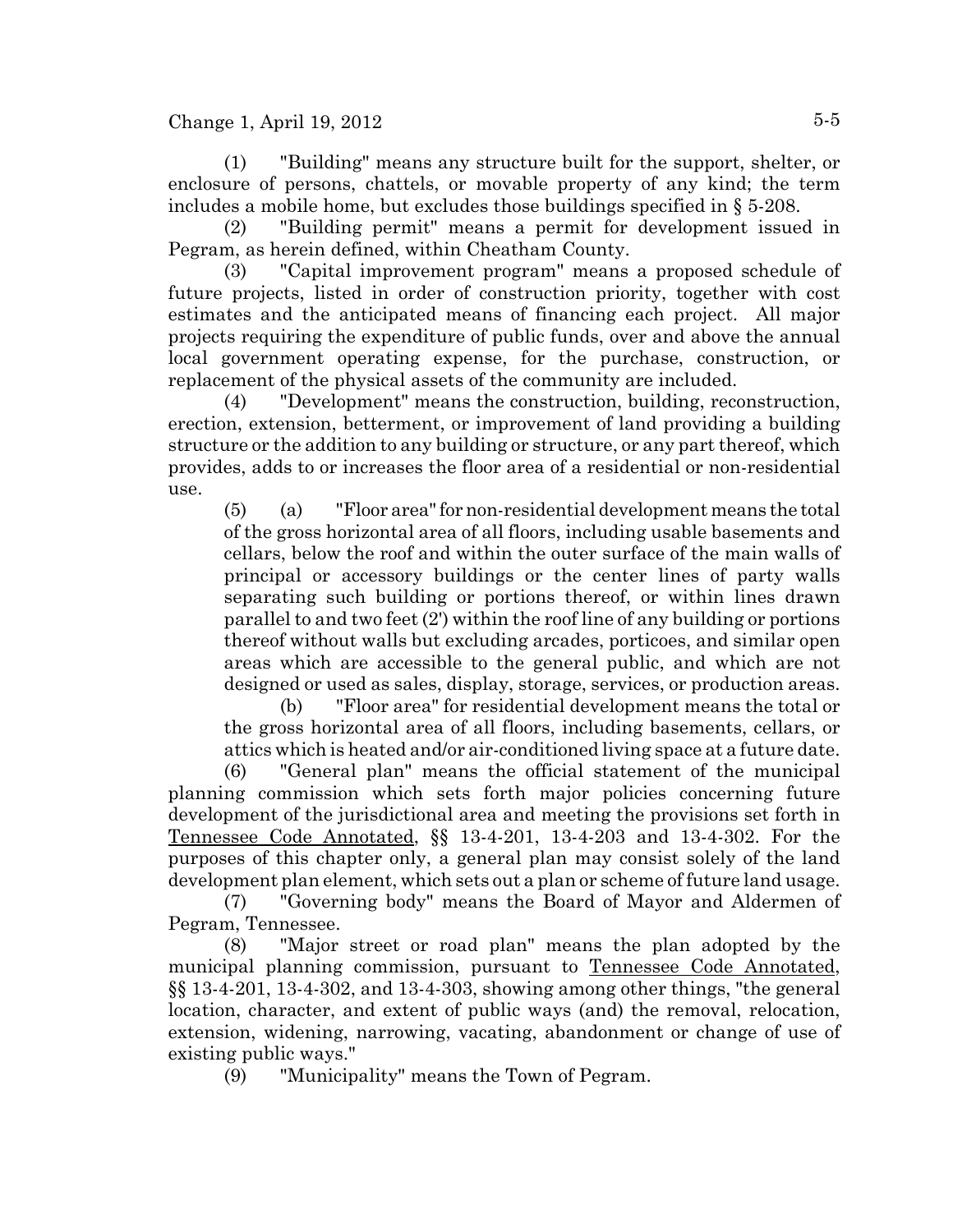(10) "Non-residential" means the development of any property for any use other than residential use, except as may be exempted by this chapter.

(11) "Person" means any individual, firm, co-partnership, joint venture, association, corporation, estate, trust, business trust, receiver, syndicate, or other group or combination acting as a unit, and the plural as well as the singular number.

(12) "Place of worship" means that portion of a building, owned by a religious institution which has tax-exempt status, which is used for worship services and related functions; provided, however, a place of worship does not include buildings or portions of buildings which are used for purposes other than for worship and related functions or which are or are intended to be leased, rented or used by persons who do not have tax-exempt status.

(13) "Public buildings" means buildings owned by the State of Tennessee or any agency thereof, a political subdivision of the State of Tennessee, including but not necessarily limited to counties, cities, school district and special districts, or the federal government or any agency thereof.

(14) "Public facility or facilities" means a physical improvement undertaken by the municipality, including, but not limited to the following: roads and bridges, parks and recreational facilities, jail and law enforcement facilities, schools, libraries, government buildings, fire stations, sanitary landfills, water, wastewater and drainage projects, airport facilities and other governmental capital improvements benefitting the citizens of the municipality.

(15) "Residential" means the development of any property for a dwelling unit or units.

(16) "Subdivision regulations" means the regulations adopted by the governing body, as amended, pursuant to Tennessee Code Annotated, § 13-4-303, by which the municipality regulates the subdivision of land.

(17) "Zoning resolution" means the ordinance adopted by the governing body, as amended, pursuant to Tennessee Code Annotated, § 13-7-201, by which the municipality regulates the zoning, use and development of property. (Ord. #1998-2, April 1998, as replaced by Ord. #2004-19, Jan. 2005)

**5-206. Tax levy**. There is hereby levied a tax on each person engaging in the business of development in the municipality, which tax shall be due and collected by the municipality at the time of application for a building permit for development, as provided in § 5-209.

Tax rate schedule

| New residential development:                                    | \$0.75 per gross square foot of |
|-----------------------------------------------------------------|---------------------------------|
|                                                                 | floor area                      |
| New non-residential development:                                | \$0.40 per gross square foot of |
|                                                                 | floor area                      |
| $\#1998.2$ April 1998 as replaced by Ord $\#2004.19$ Jan $2005$ |                                 |

(Ord. #1998-2, April 1998, as replaced by Ord. #2004-19, Jan. 2005)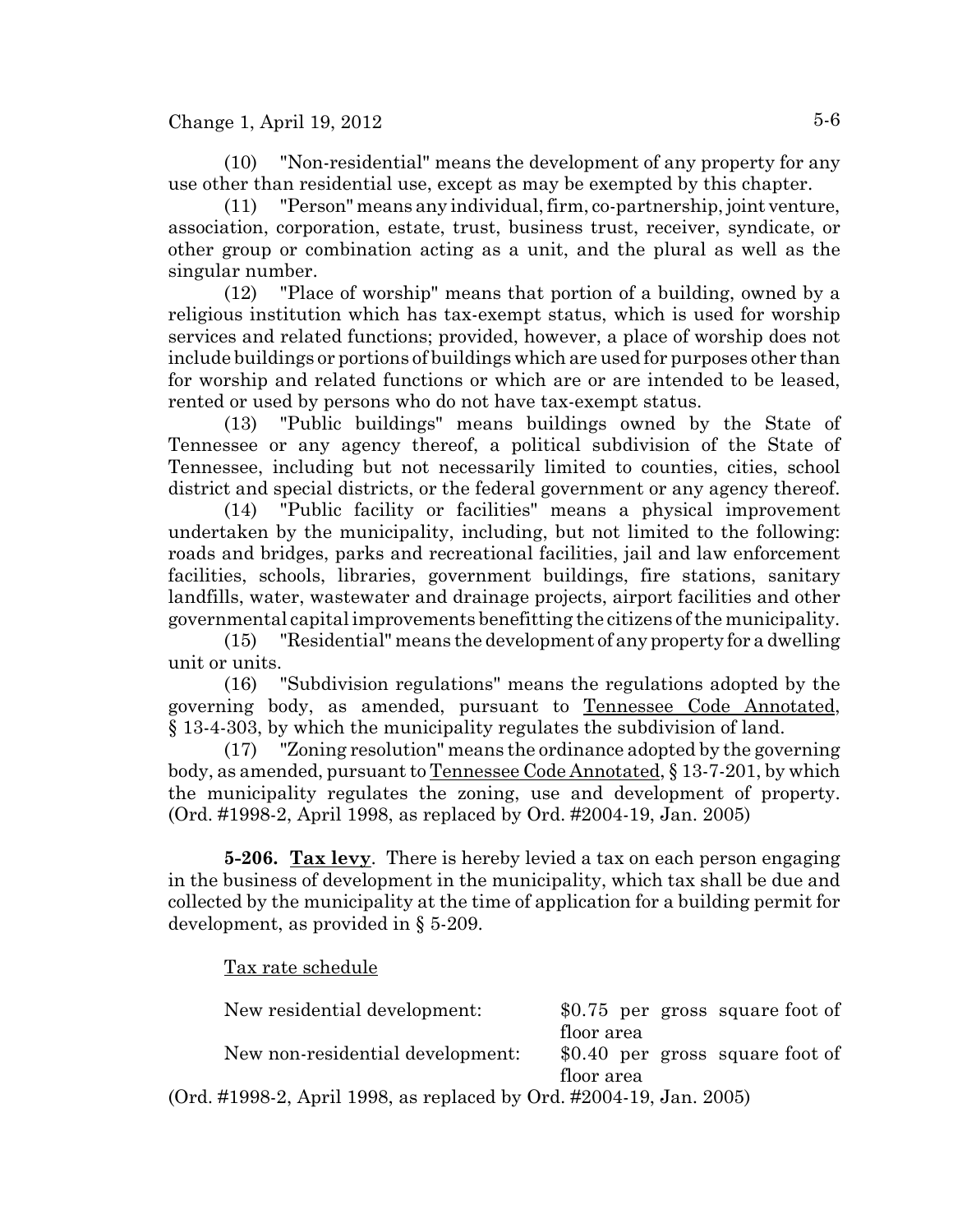**5-207. Prohibition of issuance of building permit**. No building permit for development shall be issued within the municipality unless the tax has been paid in full to the municipality, as provided in § 5-209. (Ord. #1998-2, April 1998, as replaced by Ord. #2004-19, Jan. 2005)

**5-208. Exemptions from tax**. No tax shall be assessed or collected for the development of:

- (1) Public buildings;
- (2) Places of worship;
- (3) Barns or outbuildings used for agricultural purposes;

(4) Replacement structures for previously existing structures destroyed by fire or other disaster;

(5) Additions to a single-family dwelling;

(6) A structure owned by a non-profit corporation which is a qualified 501(c)(3) corporation under the Internal Revenue Code; and

(7) Permanent residential structures replacing mobile homes where the mobile home is removed within thirty (30) days of the issuance of the certificate of occupancy for the permanent residential structure, provided that the permanent structure is a residence for the owner and occupant of the mobile home and that owner and occupant has resided on the property for a period of not less than three (3) years. (Ord. #1998-2, April 1998, as replaced by Ord. #2004-19, Jan. 2005)

**5-209. Collection of tax**. (1) Each applicant for a building permit for development, as herein defined, shall state on a form provided by the municipality, the proposed use (residential or non-residential) and the amount of gross square footage of floor area contained in the development for which the permit is sought.

(2) The municipal official designated in the administrative guidelines shall calculate the tax due on the development and collect such tax prior to acceptance of the application for the permit.

(3) In its sole discretion, the municipality may permit a person engaging in the business of development to defer payment of the tax due until the time for issuance of the building permit, but in no case shall a building permit issue until the tax is paid in full by the applicant to the municipality. (Ord. #1998-2, April 1998, as replaced by Ord. #2004-19, Jan. 2005)

**5-210. Use and segregation of tax funds**. All tax funds collected within the municipality as authorized herein, shall be deposited and accounted for in a special revenue or capital projects fund and shall be used for the purpose of public facilities to serve the residents of the municipality. (Ord. #1998-2, April 1998, as replaced by Ord. #2004-19, Jan. 2005)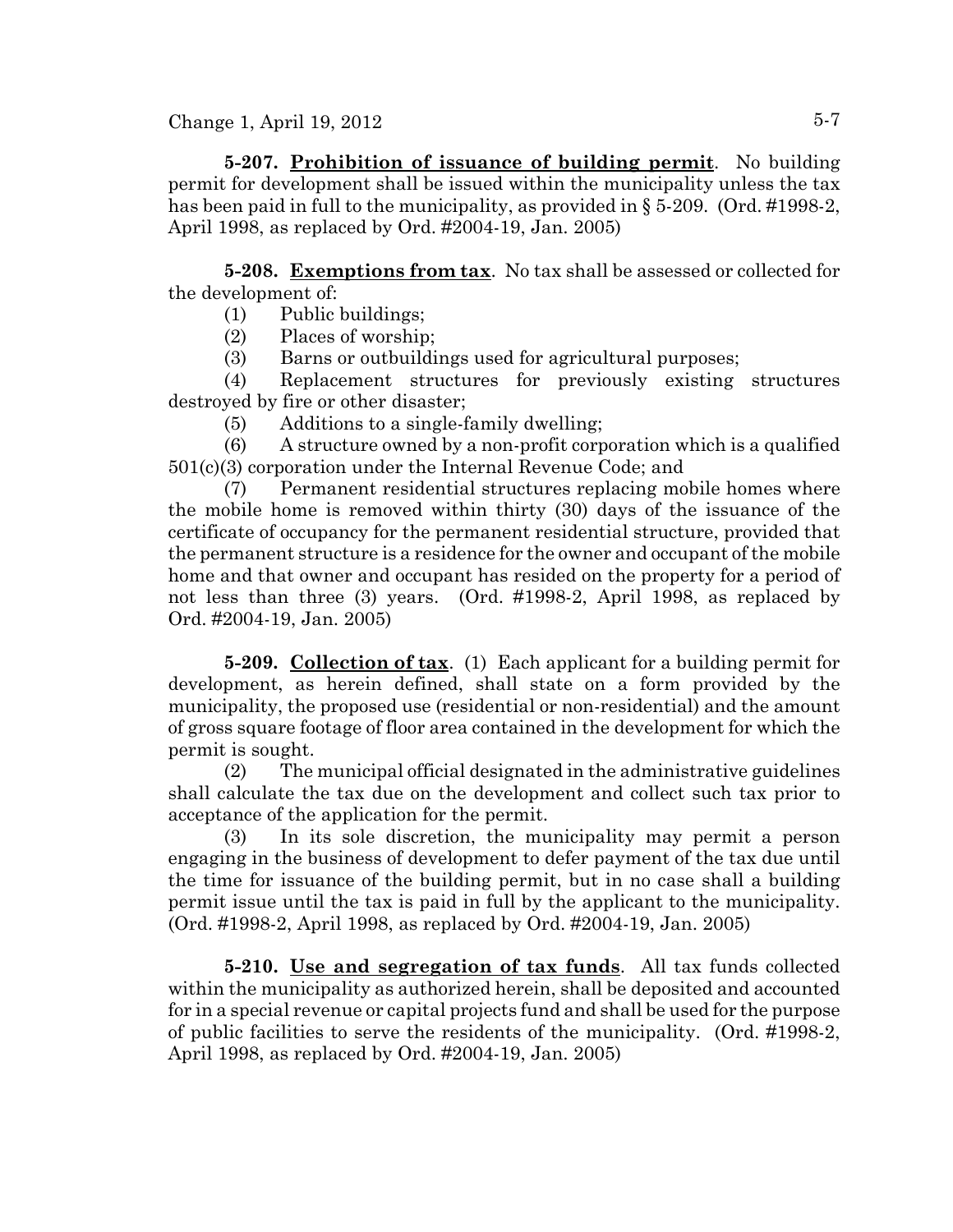**5-211. Authority to amend**. The municipality may, from time to time, amend the tax herein imposed on development, based upon adoption of a revised capital improvements program. (Ord. #1998-2, April 1998, as replaced by Ord. #2004-19, Jan. 2005)

**5-212. Protest of tax**. Any person aggrieved by the decision of the municipal building official or other responsible official concerning any aspect of chapter 53, Private Acts of 1997 or this chapter may obtain a review of the official's decision in the manner provided in said Act. (Ord. #1998-2, April 1998, as replaced by Ord. #2004-19, Jan. 2005)

**5-213. Additional authority**. The authority to impose this privilege tax on new developments within the municipality is in addition to all other authority to impose taxes, fees, assessments, or other revenue-raising or land development regulatory measures granted either by the private or public acts of the State of Tennessee and the imposition of such tax, in addition to any other authorized tax, fee, assessment or charge, shall not be deemed to constitute double taxation. (Ord. #1998-2, April 1998, as replaced by Ord. #2004-19, Jan. 2005)

**5-214. Non-repealer**. The provisions of this chapter shall in no manner repeal, modify, or interfere with the authority granted by any other public or private law applicable to the Town of Pegram. Chapter 53, Private Acts of 1997 and this chapter shall be deemed to create an additional and alternative method for the municipality to impose and collect taxes for the purpose of providing public facilities within the municipality. (Ord. #1998-2, April 1998, as replaced by Ord. #2004-19, Jan. 2005)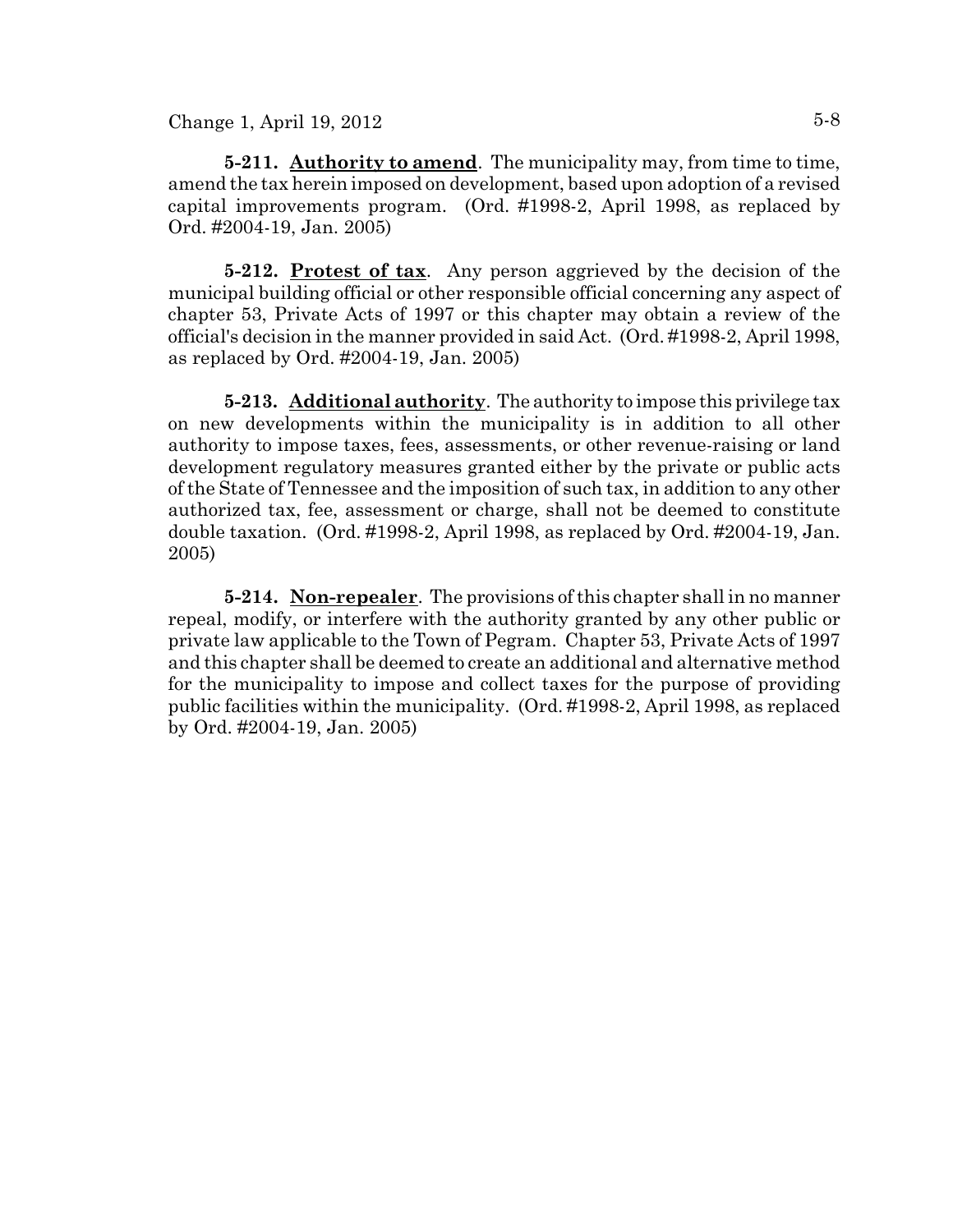#### **CHAPTER 3**

### **WHOLESALE BEER TAX**<sup>1</sup>

### **SECTION**

5-301. To be collected.

**5-301. To be collected**. The town recorder is hereby directed to take appropriate action to assure payment to the town of the wholesale beer tax levied by the "Wholesale Beer Tax Act," as set out in Tennessee Code Annotated, title 57, chapter  $6.2 \text{ (1990 Code, § } 6\text{-}401)$ 

<sup>1</sup> Municipal code reference

Privilege tax on business of selling, distributing, storing or manufacturing of beer: § 8-215.

<sup>2</sup> State law reference

Tennessee Code Annotated, title 57, chapter 6 provides for a tax of 17% on the sale of beer at wholesale. Every wholesaler is required to remit to each municipality the amount of the net tax on beer wholesale sales to retailers and other persons within the corporate limits of the municipality.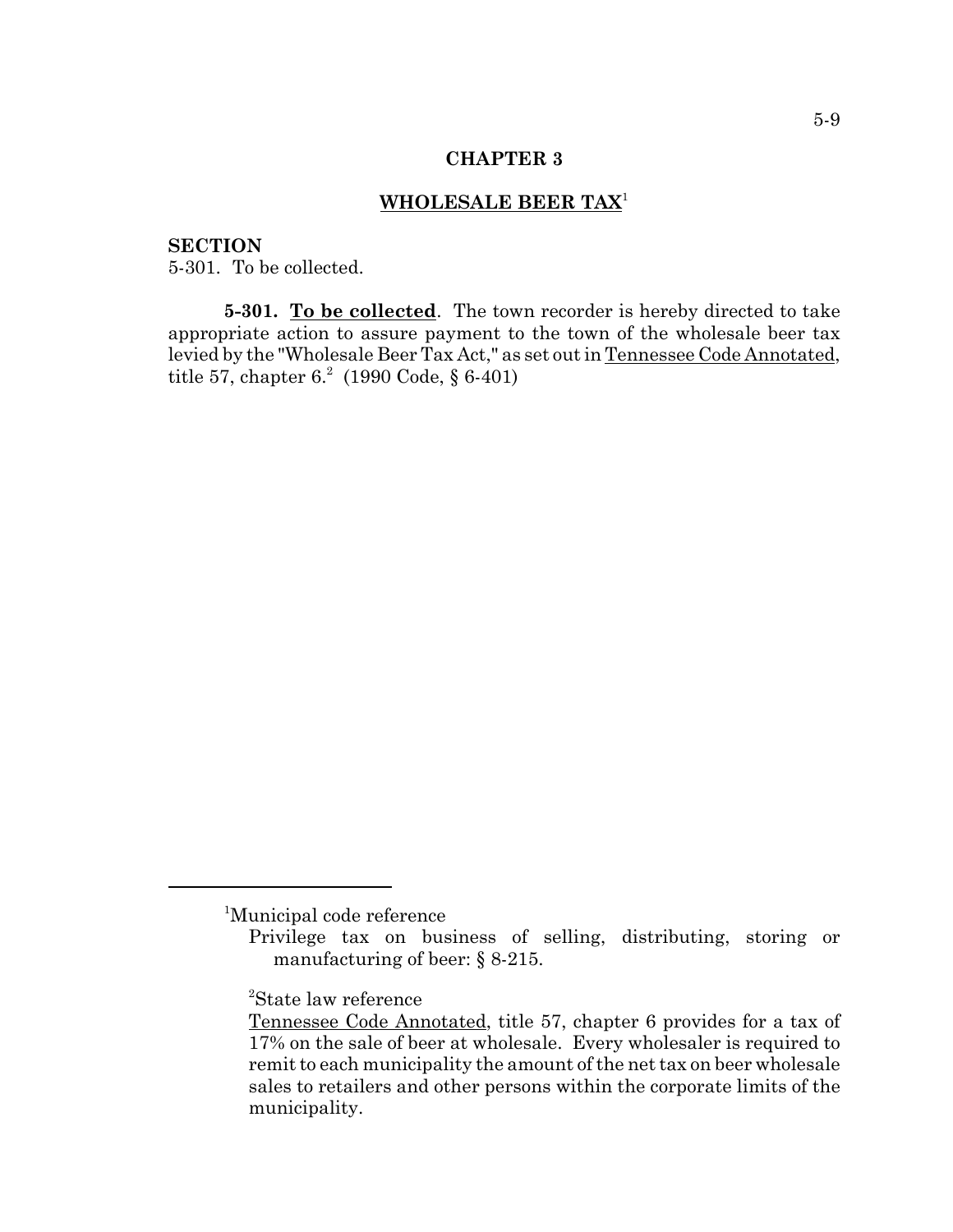## **CHAPTER 4**

### **DEBT MANAGEMENT POLICY**

#### **SECTION**

- 5-401. Definition of debt.
- 5-402. Approval of debt.
- 5-403. Transparency.
- 5-404. Role of debt.
- 5-405. Types and limits of debt.
- 5-406. Use of variable rate debt.
- 5-407. Use of derivatives.
- 5-408. Costs of debt.
- 5-409. Refinancing outstanding debt.
- 5-410. Professional services.
- 5-411. Conflicts.
- 5-412. Review of policy.
- 5-413. Compliance.

**5-401. Definition of debt**. All obligations of the town to repay, with or without interest, in installments and/or at a later date, some amount of money utilized for the purchase, construction, or operation of town resources. This includes but is not limited to notes, bond issues, capital leases, and loans of any type, whether from an outside source such as a bank or from another internal fund. (as added by Ord. #2011-91, Dec. 2011)

**5-402. Approval of debt**. Bond anticipation notes, capital outlay notes, grant anticipation notes, and tax and revenue anticipation notes will be submitted to the State of Tennessee Comptroller's Office and the Pegram Board of Mayor and Aldermen prior to issuance or entering into the obligation. A plan for refunding debt issues will also be submitted to the comptroller's office prior to issuance. Capital or equipment leases may be entered into by the Pegram Board of Mayor and Aldermen; however, details on the lease agreement will be forwarded to the comptroller's office on the specified form within forty-five (45) days. (as added by Ord. #2011-91, Dec. 2011)

**5-403. Transparency**. (1) The town shall comply with legal requirements for notice and for public meetings related to debt issuance.

(2) All notices shall be posted in the customary and required posting locations, including as required, local newspapers, bulletin boards, and websites.

(3) All costs (including principal, interest, issuance, continuing, and one-time) shall be clearly presented and disclosed to the citizens, Pegram Board of Mayor and Aldermen, and other stakeholders in a timely manner.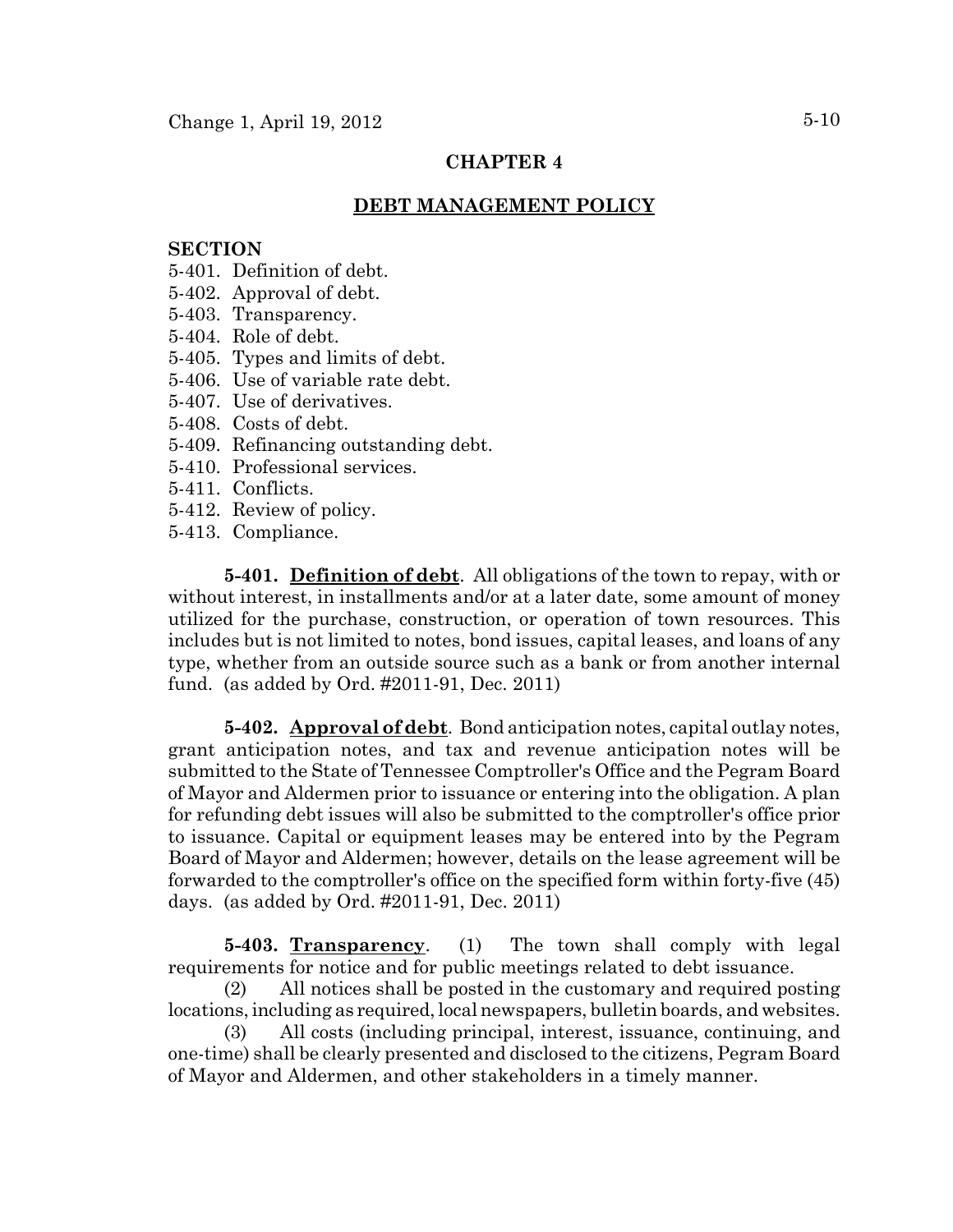(4) The terms and life of each debt issue shall be clearly presented and disclosed to the citizens/members, Pegram Board of Mayor and Aldermen, and other stakeholders in a timely manner.

(5) A debt service schedule outlining the rate of retirement for the principal amount shall be clearly presented and disclosed to the citizens/members, Pegram Board of Mayor and Aldermen, and other stakeholders in a timely manner. (as added by Ord. #2011-91, Dec. 2011)

**5-404. Role of debt**. (1) Long-term debt shall not be used to finance current operations. Long-term debt may be used for capital purchases or construction identified through the capital improvement, regional development, transportation, or master process or plan. Short-term debt may be used for certain projects and equipment financing as well as for operational borrowing; however, the town will minimize the use of short-term cash flow borrowings by maintaining adequate working capital and close budget management.

(2) In accordance with Generally Accepted Accounting Principles (GAAP) and state law:

(a) The maturity of the underlying debt will not be more than the useful life of the assets purchased or built with the debt, not to exceed thirty (30) years; however, an exception may be made with respect to federally sponsored loans, provided such an exception is consistent with law and accepted practices.

(b) Debt issued for operating expenses must be repaid within the same fiscal year of issuance or incurrence. (as added by Ord. #2011-91, Dec. 2011)

**5-405. Types and limits of debt**. (1) The town will seek to limit total outstanding debt obligations to twenty-two percent (22%) of the general fund gross revenue to apply to all debt service, excluding overlapping debt, enterprise debt, and revenue debt.

(2) The limitation on total outstanding debt must be reviewed prior to the issuance of any new debt.

(3) The town's total outstanding debt obligation will be monitored and reported to the Pegram Board of Mayor and Aldermen by the finance director (or person serving as the town's chief financial officer) during the annual budget process. The finance director (or person serving as the town's chief financial officer) shall monitor the maturities and terms and conditions of all obligations to ensure compliance. The finance director (or person serving as the town's chief financial officer) shall also report to the Pegram Board of Mayor and Aldermen any matter that adversely affects the credit or financial integrity of the town.

(4) The town is authorized to issue general obligation bonds, revenue bonds, TIFs, loans, notes and other debt allowed by law.

(5) The town will seek to structure debt with level or declining debt service payments over the life of each individual bond issue or loan.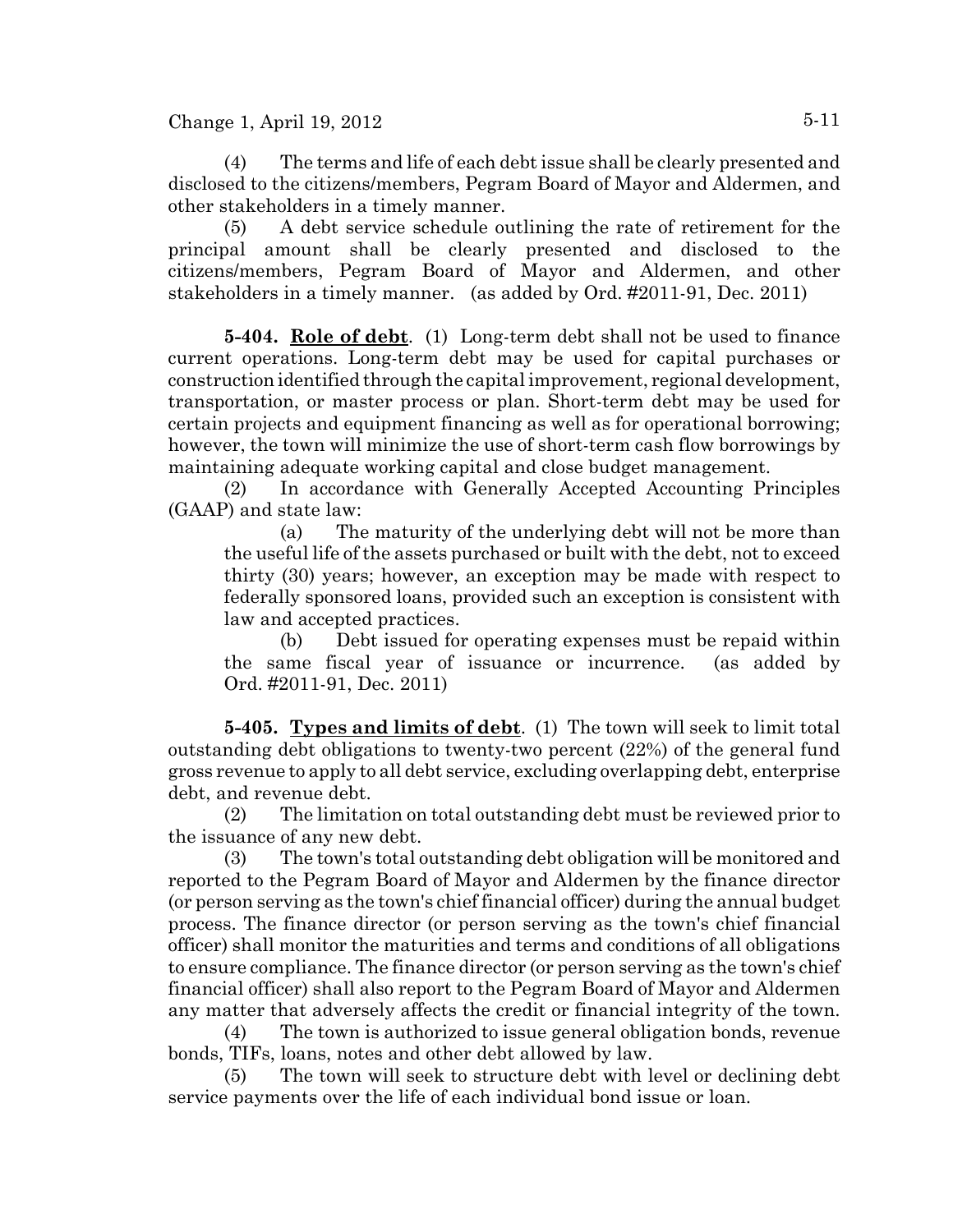(6) As a rule, the town will not backload, use "wrap-around" techniques, balloon payments or other exotic formats to pursue the financing of projects. When refunding opportunities, natural disasters, other non-general fund revenues, or other external factors occur, the town may utilize non-level debt methods. However, the use of such methods must be thoroughly discussed in a public meeting and the mayor and governing body must determine such use is justified and in the best interest of the town.

(7) The town may use capital leases to finance short-term projects.

(8) Bonds backed with a general obligations pledge often have lower interest rates than revenue bonds. The town may use its general obligation pledge with revenue bond issues when the populations served by the revenue bond projects overlap or significantly are the same as the property tax base of the town. The Pegram Board of Mayor and Aldermen and management are committed to maintaining rates and fee structures of revenue supported debt at levels that will not require a subsidy from the town's general fund. (as added by Ord. #2011-91, Dec. 2011)

**5-406. Use of variable rate debt**. (1) The town recognizes the value of variable rate debt obligations and that cities have greatly benefitted from the use of variable rate debt in the financing of needed infrastructure and capital improvements.

(2) However, the town also recognizes there are inherent risks associated with the use of variable rate debt and will implement steps to mitigate these risks; including:

(a) The town will annually include in its budget an interest rate assumption for any outstanding variable rate debt that takes market fluctuations affecting the rate of interest into consideration.

(b) Prior to entering into any variable rate debt obligation that is backed by insurance and secured by a liquidity provider, the Pegram Board of Mayor and Aldermen shall be informed of the potential effect on rates as well as any additional costs that might be incurred should the insurance fail.

(c) Prior to entering into any variable rate debt obligation that is backed by a letter of credit provider, the Pegram Board of Mayor and Aldermen shall be informed of the potential effect on rates as well as any additional costs that might be incurred should the letter of credit fail.

(d) Prior to entering into any variable rate debt obligation, the Pegram Board of Mayor and Aldermen will be informed of any terms, conditions, fees, or other costs associated with the prepayment of variable rate debt obligations.

(e) The town shall consult with persons familiar with the arbitrage rules to determine applicability, legal responsibility, and potential consequences associated with any variable rate debt obligation. (as added by Ord. #2011-91, Dec. 2011)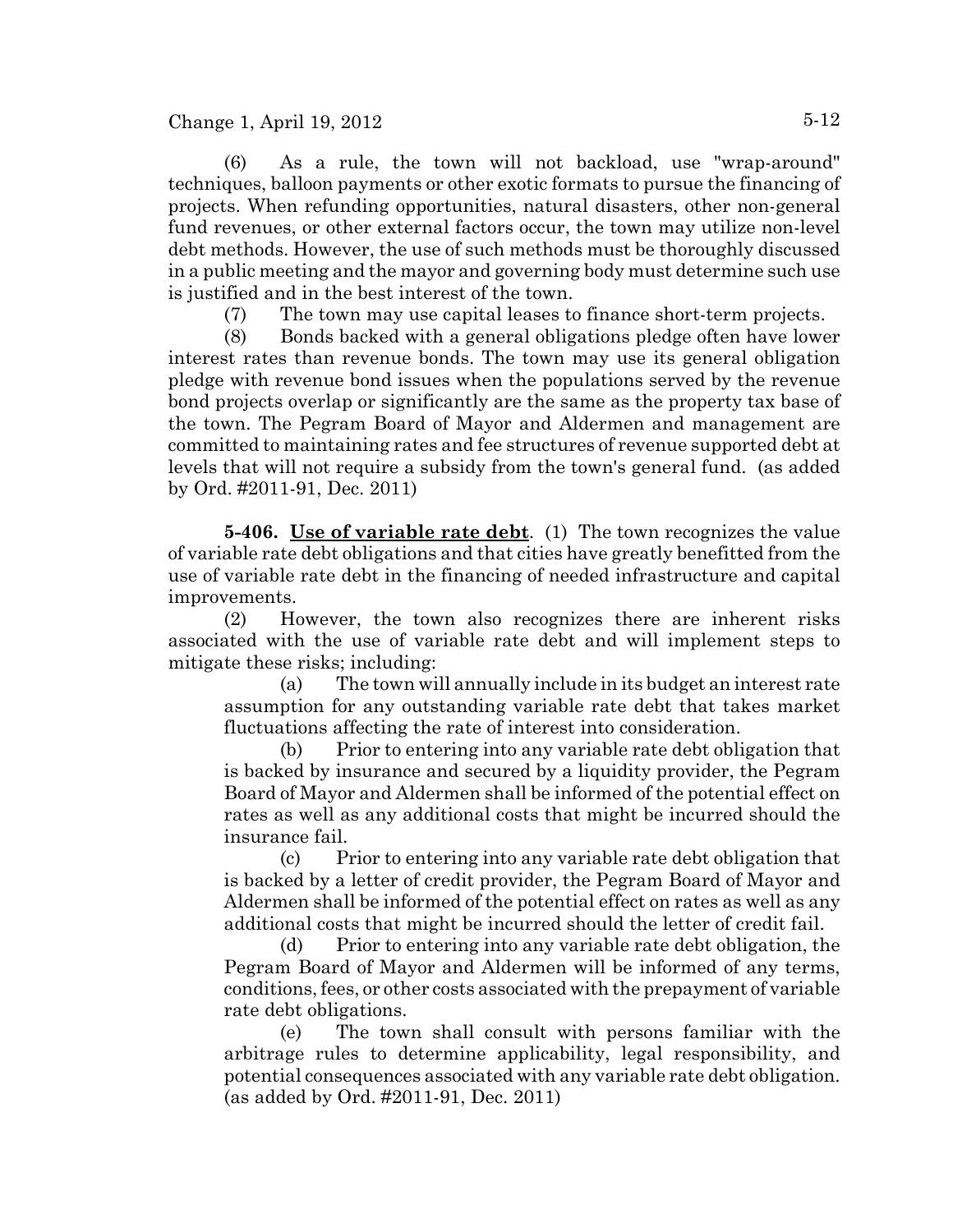**5-407. Use of derivatives**. (1) The town chooses not to use derivatives or other exotic financial structures in the management of the town's debt portfolio.

(2) Prior to any reversal of this provision:

(a) A written management report outlining the potential benefits and consequences of utilizing these structures must be submitted to the Pegram Board of Mayor and Aldermen; and

(b) The Pegram Board of Mayor and Aldermen must adopt a specific amendment to this policy concerning the use of derivatives or interest rate agreements that complies with the state funding board guidelines. (as added by Ord. #2011-91, Dec. 2011)

**5-408. Costs of debt**. (1) All costs associated with the initial issuance or incurrence of debt, management and repayment of debt (including interest, principal, and fees or charges) shall be disclosed prior to action by the Pegram Board of Mayor and Aldermen in accordance with the notice requirements stated above.

(2) In cases of variable interest or non-specified costs, detailed explanation of the assumptions shall be provided along with the complete estimate of total costs anticipated to be incurred as part of the debt issue.

(3) Costs related to the repayment of debt, including liabilities for future years, shall be provided in context of the annual budgets from which such payments will be funded (i.e., general obligations bonds in context of the general fund, revenue bonds in context of the dedicated revenue stream and related expenditures, loans and notes). (as added by Ord. #2011-91, Dec. 2011)

**5-409. Refinancing outstanding debt**. (1) The town will refund debt when it is in the best financial interest of the town to do so, and the chief financial officer shall have the responsibility to analyze outstanding bond issues for refunding opportunities. The decision to refinance must be explicitly approved by the governing body, and all plans for current or advance refunding of debt must be in compliance with state laws and regulations.

(2) The chief financial officer will consider the following issues when analyzing possible refunding opportunities:

(a) Onerous restrictions. Debt may be refinanced to eliminate onerous or restrictive covenants contained in existing debt documents, or to take advantage of changing financial conditions or interest rates.

(b) Restructuring for economic purposes. The town will refund debt when it is in the best financial interest of the town to do so. Such refunding may include restructuring to meet unanticipated revenue expectations, achieve cost savings, mitigate irregular debt service payments, or to release reserve funds. Current refunding opportunities may be considered by the chief financial officer if the refunding generates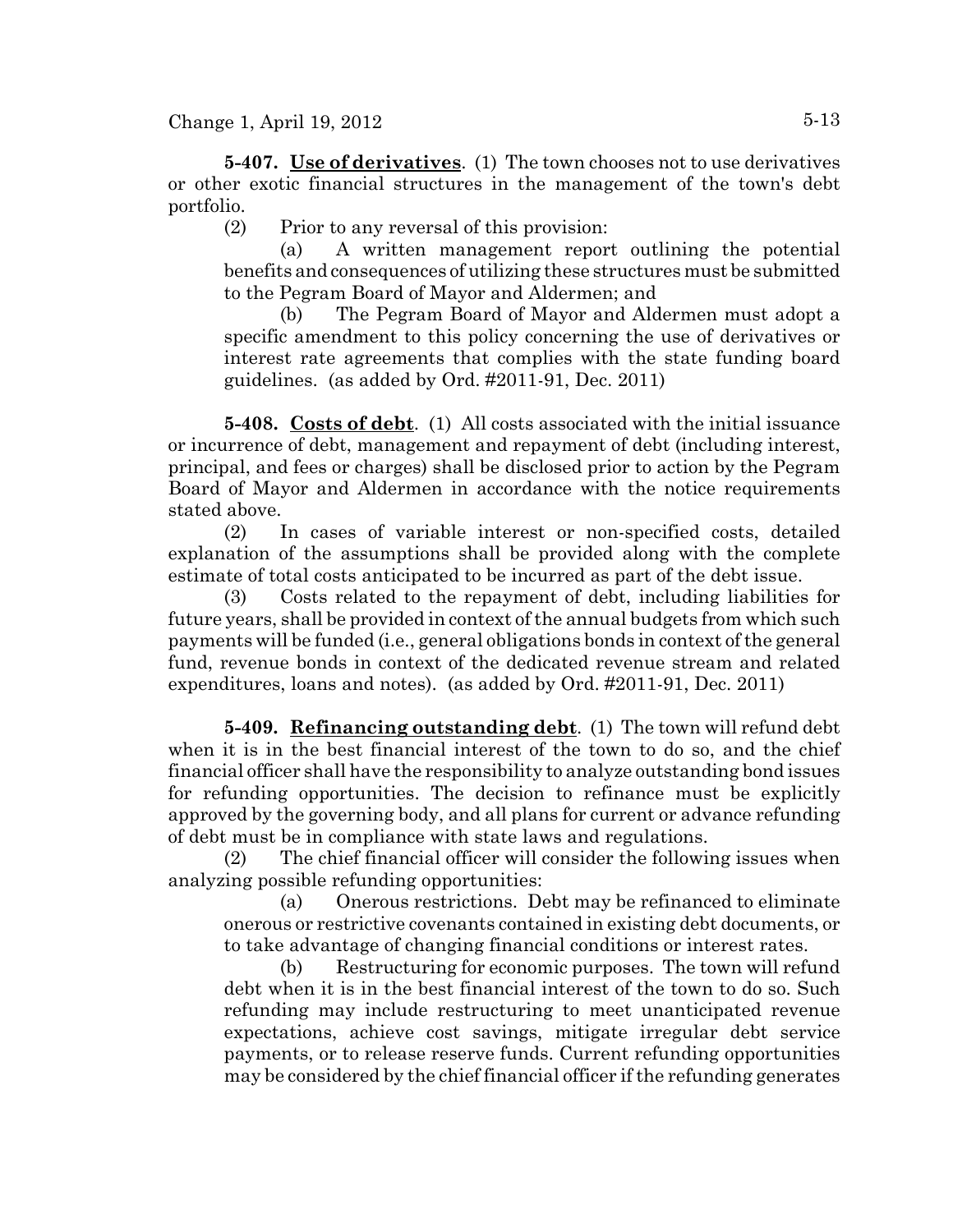positive present value savings, and the chief financial officer must establish a minimum present value savings threshold for any refinancing.

(c) Term of refunding issues. The town will refund bonds within the term of the originally issued debt. However, the chief financial officer may consider maturity extension, when necessary to achieve a desired outcome, provided such extension is legally permissible. The chief financial officer may also consider shortening the term of the originally issued debt to realize greater savings. The remaining useful life of the financed facility and the concept of inter-generational equity should guide this decision.

(d) Escrow structuring. The town shall utilize the least costly securities available in structuring refunding escrows. Under no circumstances shall an underwriter, agent or financial advisor sell escrow securities to the town from its own account.

(e) Arbitrage. The town shall consult with persons familiar with the arbitrage rules to determine applicability, legal responsibility, and potential consequences associated with any refunding. (as added by Ord. #2011-91, Dec. 2011)

**5-410. Professional services**. The town shall require all professionals engaged in the process of issuing debt to clearly disclose all compensation and consideration received related to services provided in the debt issuance process by both the town and the lender or conduit issuer, if any. This includes "soft" costs or compensations in lieu of direct payments.

 $(1)$  Counsel.<sup>1</sup> The town shall enter into an engagement letter agreement with each lawyer or law firm representing the town in a debt transaction, except for any lawyer who is an employee of the town or lawyer or law firm which is under a general appointment or contract to serve as counsel to the town. The town does not need an engagement letter with counsel not representing the town, such as underwriters' counsel.

<sup>&</sup>lt;sup>1</sup>The requirement for an engagement letter does not apply to any lawyer who is an employee of the town or any lawyer or law firm under a general appointment as counsel to the town and not serving as bond counsel for the transaction. If bond counsel for a debt transaction does not represent the town in that transaction, the town will enter into a fee payment letter agreement with such lawyer or law firm specifying:

<sup>(1)</sup> The party represented in the debt transaction; and

<sup>(2)</sup> The town's obligation with respect to the payment of such lawyer or law firm's fees and expenses.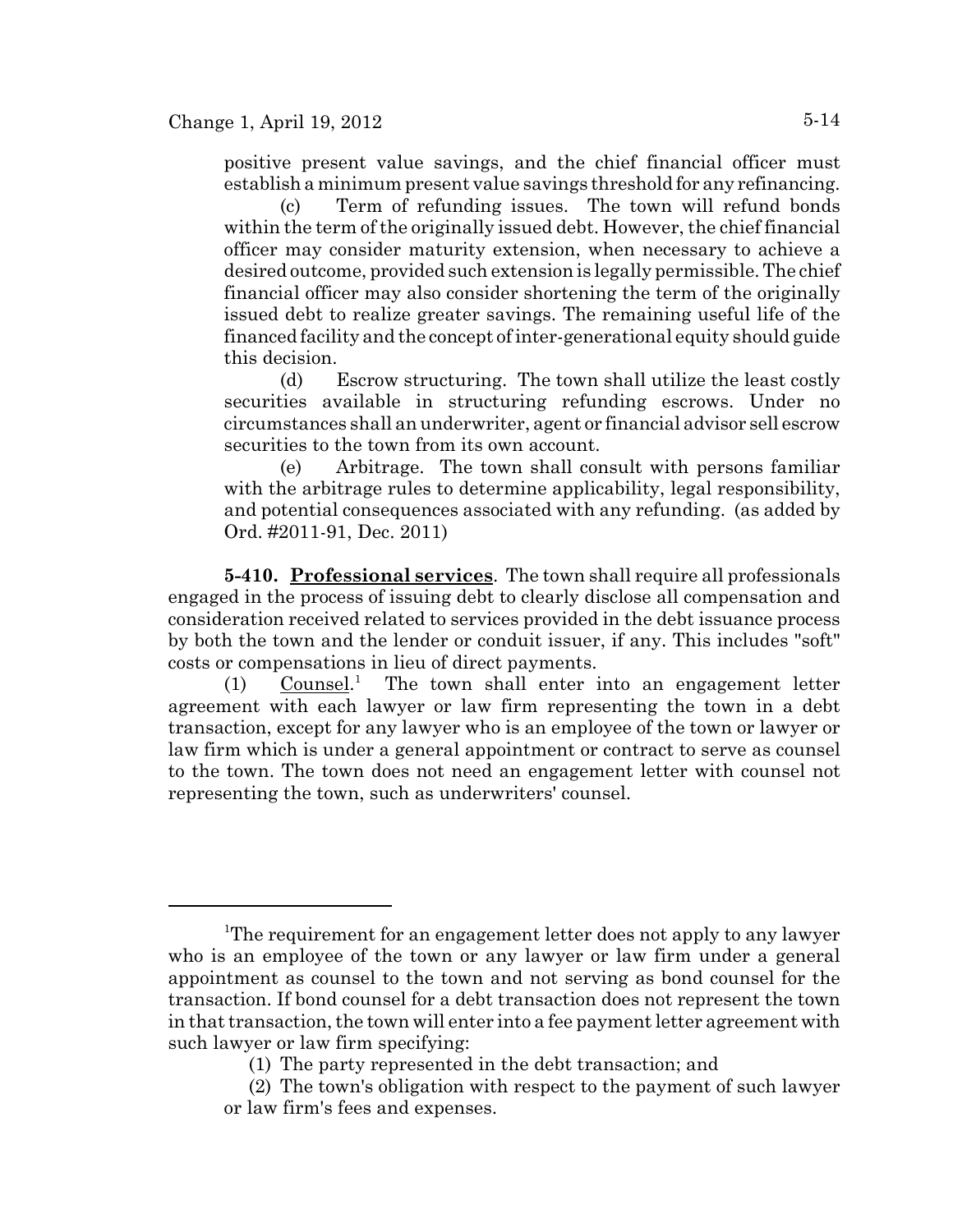(2) Financial advisor.<sup>1</sup> The town shall enter into a written agreement with each person or firm serving as financial advisor for debt management and transactions. Whether in a competitive sale or negotiated sale, the financial advisor shall not be permitted to bid on, privately place or underwrite an issue for which they are or have been providing advisory services for the issuance or broker any other debt transactions for the town.

(3) Underwriter. The town shall require the underwriter, if any, to clearly identify itself in writing as an underwriter and not as a financial advisor from the earliest stages of its relationship with the town with respect to that issue. The underwriter must clarify its primary role as a purchaser of securities in an arm's-length commercial transaction and that it has financial and other interests that differ from those of the town. The underwriter in a publicly offered, negotiated sale shall be required to provide pricing information, both as to interest rates and to takedown per maturity, to the governing body in advance of the pricing of the debt. (as added by Ord. #2011-91, Dec. 2011)

**5-411. Conflicts**. (1) Professional involved in a debt transaction hired or compensated by the town shall be required to disclose to the town existing client and business relationships between and among the professionals to a transaction (including but not limited to financial advisor, swap advisor, bond counsel, swap counsel, trustee, paying agent, liquidity or credit enhancement provider, underwriter, counterparty, and remarketing agent), as well as conduit issuers, sponsoring organizations and program administrators. This disclosure shall include that information reasonably sufficient to allow the town to appreciate the significance of the relationships.

(2) Professionals who become involved in the debt transaction as a result of a bid submitted in a widely and publicly advertised competitive sale conducted using an industry standard, electronic bidding platform are not subject to this disclosure. No disclosure is required that would violate any rule or regulation of professional conduct. (as added by Ord. #2011-91, Dec. 2011)

**5-412. Review of policy**. This policy shall be reviewed at least annually by the Pegram Board of Mayor and Aldermen with the approval of the annual budget. Any amendments shall be considered and approved in the same process

<sup>1</sup> For new issues of debt which constitutes a "security" for which the time of formal award (as defined in Rule  $G-34(a)(ii)(C)(1)(a)$  occurs after November 27, 2011, the Municipal Securities Rulemaking Board has prohibited broker, dealer or municipal securities dealer serving as a financial advisor to an issuer for a particular issue from switching roles and underwriting the same issue. Policies must be adjusted to comply with amended Rule G-23 as it applies to securities, including exceptions to the prohibition.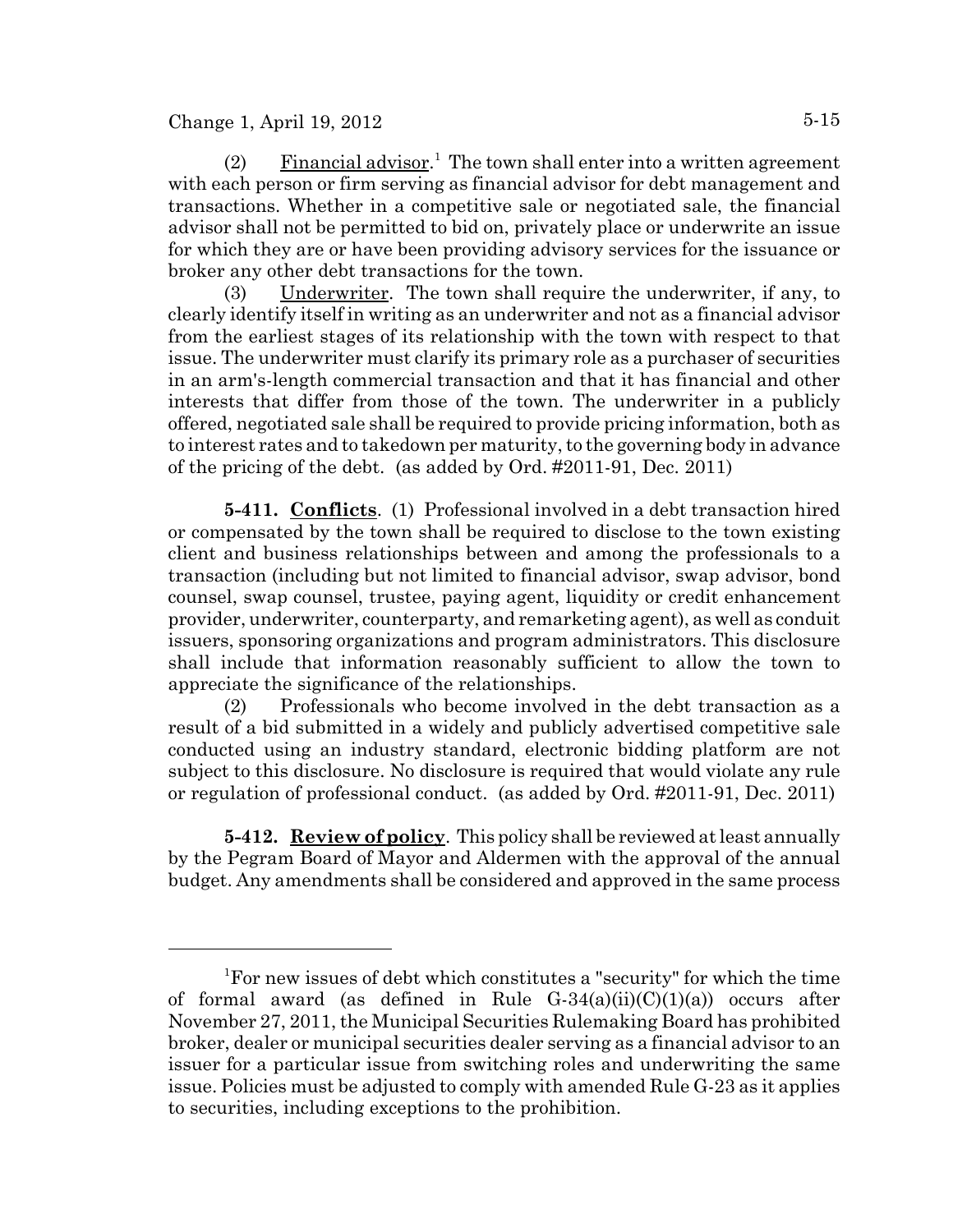as the initial adoption of this policy, with opportunity for public input. (as added by Ord. #2011-91, Dec. 2011)

**5-413. Compliance**. The finance director (or person serving as the town's chief financial officer) is responsible for ensuring compliance with this policy. (as added by Ord. #2011-91, Dec. 2011)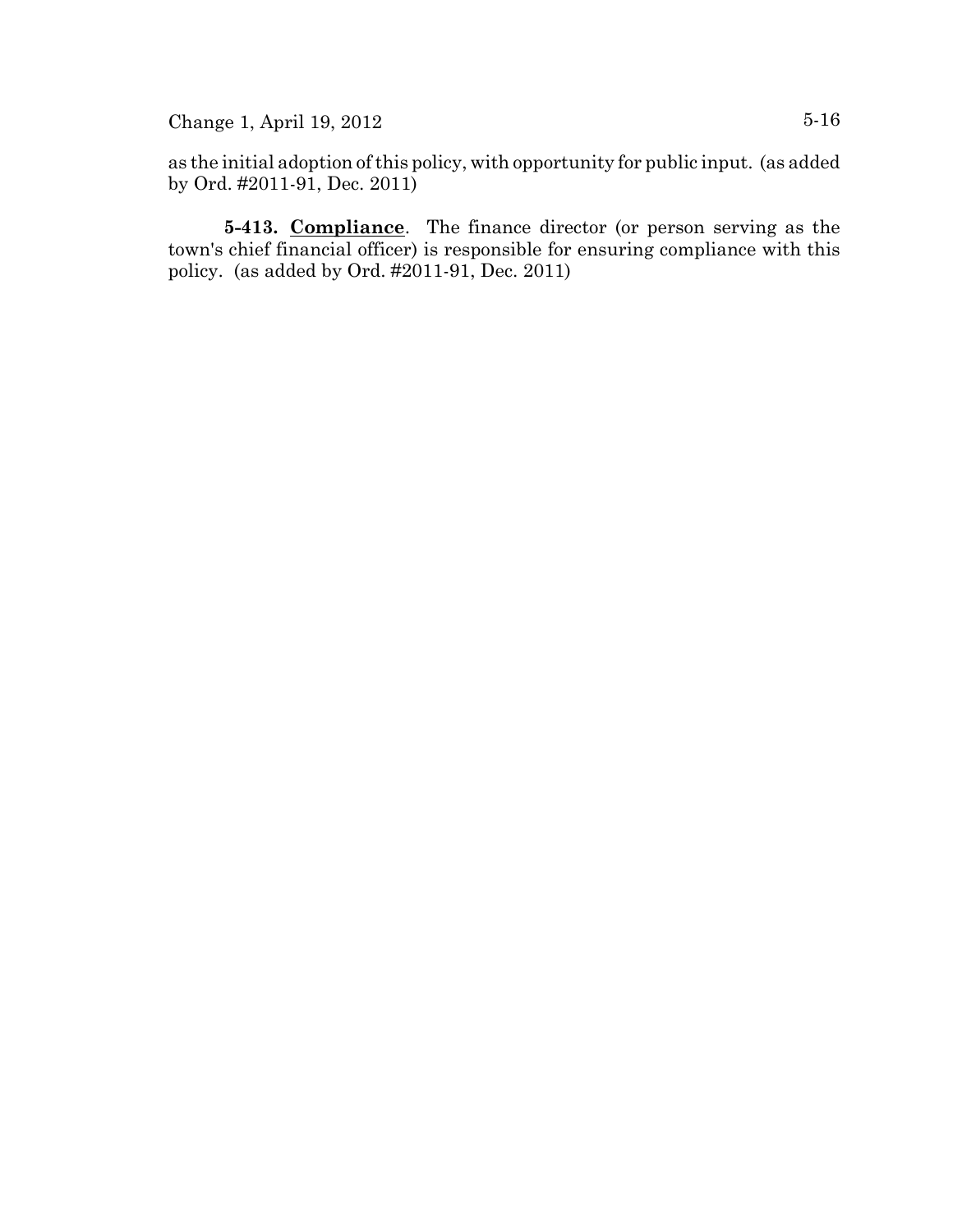## **CHAPTER 5**

### **INTERNAL FINANCIAL CONTROLS POLICY**

#### **SECTION**

- 5-501. Introduction.
- 5-502. Receipts and deposits of funds.
- 5-503. Check writing and disbursements.
- 5-504. Petty cash.
- 5-505. Town issued credit cards.
- 5-506. Missing receipt affidavit.
- 5-507. Credit card user agreement.
- 5-508. Violation of policy.

**5-501. Introduction**. The Town of Pegram has adopted and implemented this internal financial controls policy to safeguard public funds and to provide clear instructions to town officers and employees as to how such funds should be processed and recorded. All town officers and employees handling town funds shall be subject to the requirements of this policy. This policy may be amended from time to time by the board of mayor and aldermen. (as added by Ord. #2012-94, April 2012)

**5-502. Receipts and deposits of funds**. (1) The town clerk shall be responsible for opening all incoming mail and stamping "for deposit only" on all checks immediately upon receipt. This employee should also prepare a list of checks or payments and calculate the total amount of all money/checks received. In addition, any checks received without payment stubs shall be receipted in duplicate. The list of payments received shall be signed by this employee and remitted along with the money/checks, stubs and receipts to the town recorder for processing.

(2) All cash payments should be received by the town clerk who shall be responsible for preparing a written receipt and duplicate for all such funds. All cash and duplicate receipts should be turned over to the town recorder not later than the end of each business day. A daily collection report should be prepared by each employee receiving any cash payments summarizing all collections by source.

(3) Anytime custody of money changes from one employee to another the money should be counted by both. A pre-numbered receipt or other document recording the count should be prepared and signed by both employees indicating concurrence with the amount transferred. This document should be retained by the individual turning the money over.

(4) All deposits of cash, checks or other payments should be posted to the town's cash receipts journal by town clerk. The town recorder shall be responsible for making deposits and all collections must be deposited no later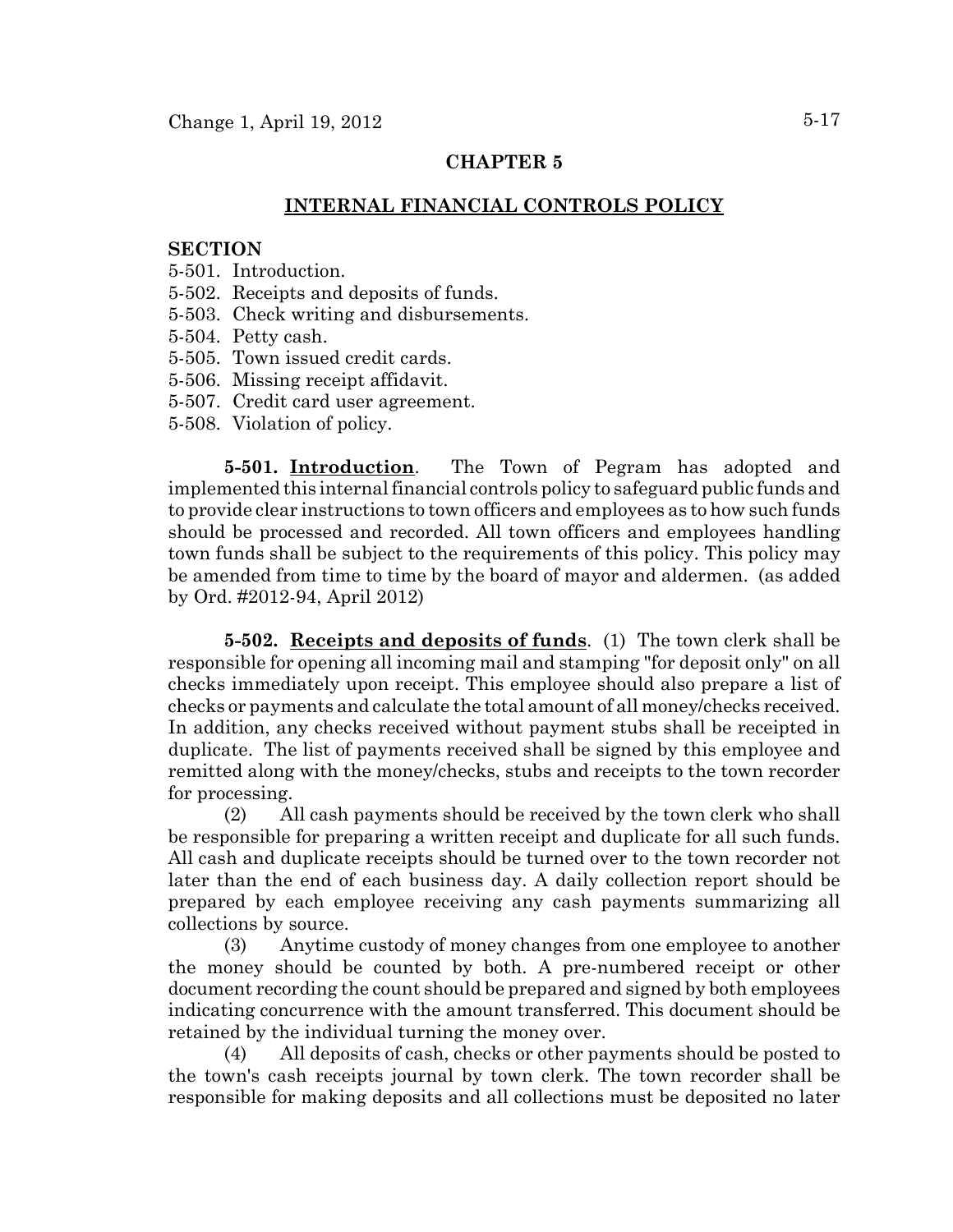than three (3) working days after initial receipt. Deposit receipts should also be retained and matched against the collection reports. (as added by Ord. #2012-94, April 2012)

**5-503. Check writing and disbursements**. (1) All persons with authority to write and sign checks on the behalf of the town shall be approved by resolution of the town's governing body.

(2) Two (2) authorized signatures are required for all checks. Before signing checks, each signator should review the supporting documentation (such as vendor invoices, purchase authorizations, etc.) to verify that the expenditure is legitimate before the check is signed.

(3) All debit/credit card statements should be reviewed by multiple persons, including by individuals independent of those who are authorized to use such cards, to ensure the legitimacy of the charges. All persons using town credit cards shall be specifically authorized to do so by resolution of the governing body and shall comply with § 5-505 herein. (as added by Ord. #2012-94, April 2012)

**5-504. Petty cash**. (1) Petty cash disbursements are only allowable for legitimate purposes, are not for personal use and must be properly documented. An invoice/receipt, accompanied by a written petty cash voucher/request, showing the items purchased, and signed by the person receiving the cash, is required in each transaction at the time the petty cash is withdrawn. The amount on hand and the petty cash vouchers and related invoices/receipts written must total to the originally authorized amount.

(2) The town recorder is responsible for monitoring the petty cash account and shall "audit" the petty cash account for any discrepancies at least once a week. This employee shall not make any withdrawals from petty cash.

(3) The petty cash account may be used only for withdrawals of less than fifty dollars (\$50.00) and the total account balance shall not exceed two hundred dollars (\$200.00). (as added by Ord. #2012-94, April 2012)

**5-505. Town issued credit cards**. (1) Introduction - general. The Town of Pegram has adopted and implemented this credit card policy to safeguard public funds and to provide clear instructions to town officers and employees that have been formally authorized to use town credit cards. All town officers and employees using town credit cards must be specifically authorized by resolution of the board of mayor and aldermen and shall be subject to the requirements of this policy as well as the Pegram Purchasing Policy. For the purposes of this policy, all authorized officers and employees shall be referred to as "cardholders." This policy may be amended from time to time by the board of mayor and aldermen.

A cardholder assumes responsibility for the protection and proper use of the card. Purchases with town credit cards must not conflict with the Town of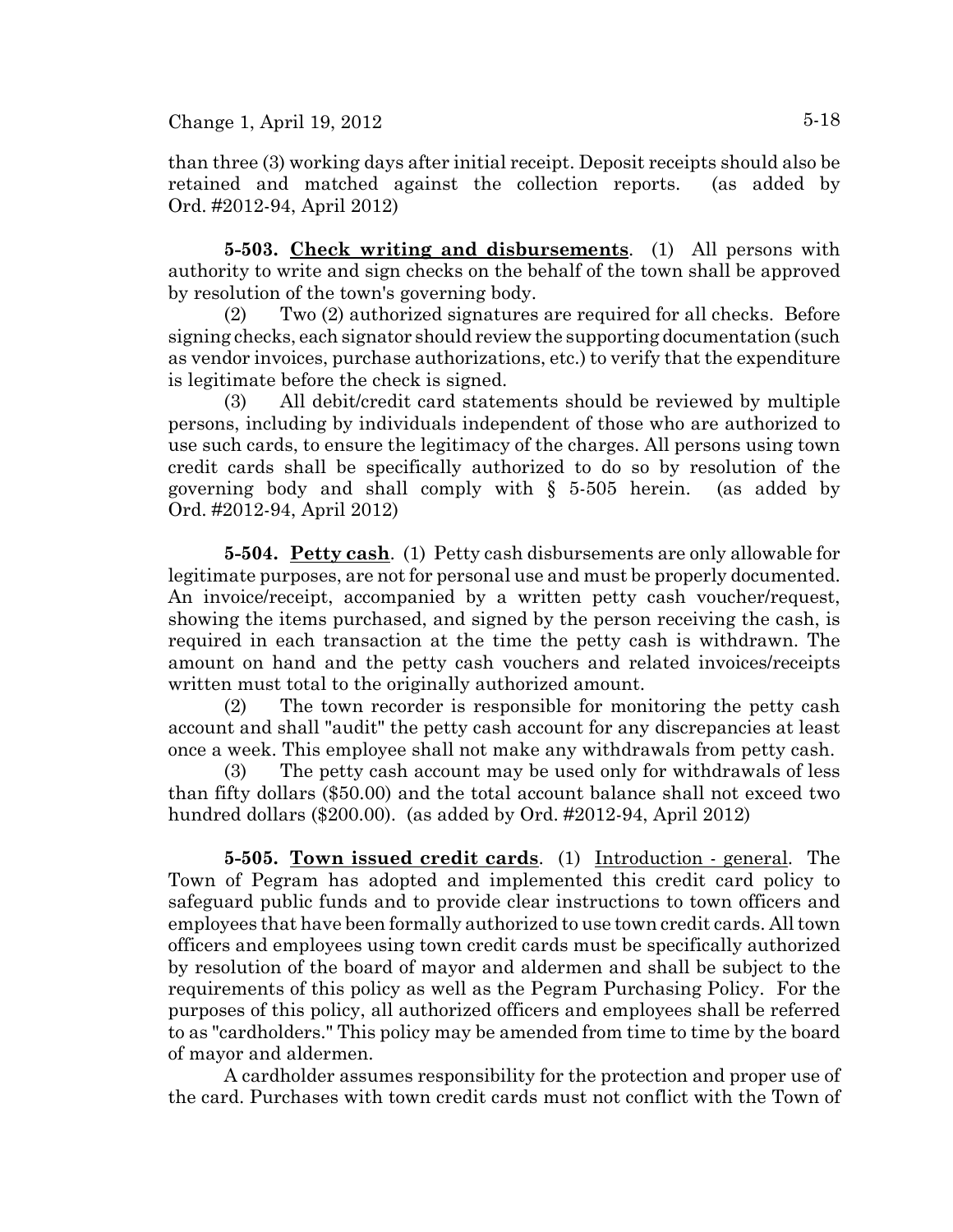Pegram Purchasing Policy. The card should only be used by the authorized individual whose name appears on the card and use of the card shall not be delegated to other persons. Cardholders are responsible for all charges on the cards authorized to them. Cards and card numbers must be safeguarded against unauthorized use.

All credit card transactions will be visible via secure internet reporting tools and all cardholders' purchasing activity will be monitored by the finance department and reviewed by the town auditors. Credit cards are not intended to be used for normal, recurring expenses associated with normal department operations. Business accounts should be set up for recurring activities. Receipts for all purchases by credit card shall be forwarded to the town recorder.

It is the goal of the Town of Pegram to have all transactions sales tax exempt, when applicable. It is the cardholder's responsibility to notify the supplier, at the time of the transaction, if it will be exempt from sales tax.

The following situations are examples of misuse of the card:

(a) Purchases for personal benefit of the cardholder or another employee;

(b) Assignment or transfer of an individual card to another person;

(c) Use of the card by an unauthorized employee;

(d) Use of a card by a suspended or terminated employee;

(e) Purchases that are not for legitimate town and public purposes;

(f) Purchases in violation of the town purchasing policy;

(g) Splitting a purchase to avoid a single-purchase limitation;

(h) Use of the card for commodities, goods, or services at vendors with town accounts;

(i) Lack of proper and timely submission of all purchase receipts.

Any violations of this section may subject the employee to discipline, including termination.

(2) Credit card audits and documentation of purchases. The town's finance director, auditor and/or state auditors will make periodic audits to verify that commodities, goods, and services purchased have been received and that policies and procedures are being followed. Adequate documentation must be maintained to record all transactions at the source. If a receipt is lost, a missing receipt affidavit must be filled out by the cardholder.

(3) Disputing a transaction. If you as a cardholder believe a transaction is disputable, first contact the merchant to attempt resolution before beginning the official dispute process. Also, immediately notify your department head and the finance director of the disputed charge. In most cases, the merchant will credit (chargeback) your account and handle your needs in a professional manner. If you or your department head cannot resolve the transaction in dispute, Community Bank will follow standard regulations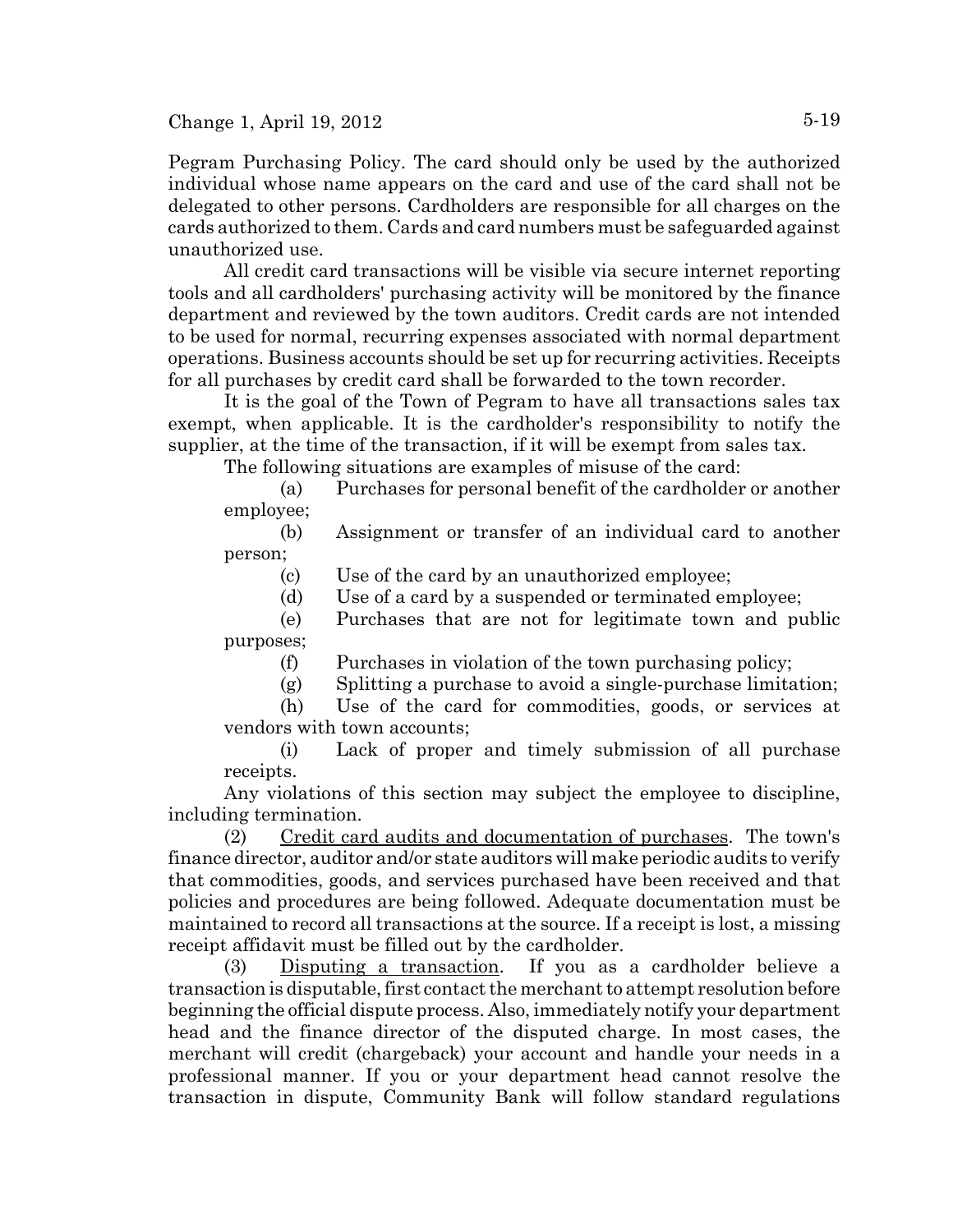outlined by the credit card company if the required written notification from the cardholder is received within sixty (60) days of the transaction date. A cardholder shall cooperate fully in dealing the with the credit card company for all disputed purchases.

(4) Cardholder responsibility and purchasing guidelines. When using the card, a cardholder is expending taxpayer funds and all credit card purchases must comply with town policies, including this policy, the purchasing policy and the internal financial controls policy. Expenditures are held to the highest degree of trust and accountability.

Cardholder privileges and procedures are contingent upon the following:

(a) Cardholder must obtain and preserve all receipts. Turn in all receipts to the town recorder regularly but at least monthly so that it may be compared with the credit card statement. Failure to produce adequate legible receipts will be subject to strict scrutiny by the finance department and town auditors. Proper forms of transaction documentation include an invoice with detail of items purchased, cash register receipt with detail of items purchased, sales slip with detail of items purchased, or handwritten receipt signed by an employee of the supplier/merchant that includes detail of items purchased. In the event a receipt is lost, a "missing receipt affidavit" is required in lieu of the receipt (see  $\S$  5-506).

(b) If a cardholder fails to turn in a receipt, he/she must submit a "missing receipt affidavit" (see § 5-506). Multiple failures to provide receipts may result in cancellation of the card and other disciplinary action.

(c) Cash back, cash refunds or rebates may not be received by the cardholder.

(d) Splitting of transactions is not allowable (making one (1) purchase into two (2) or more for the purpose of staying within spending limits).

(5) Lost or stolen cards. In the event of a lost, stolen or mutilated card, cardholders should immediately notify Community Bank at 800-447-3248 and the town finance department. Each town issued credit card must be kept in a safe place and away from other "magnetized" stripe cards. Replacing a town issued credit card may take seven to ten (7-10) business days. (as added by Ord. #2012-94, April 2012)

**5-506. Missing receipt affidavit**. A town prepared standard form containing substantially the following shall be used and provided to the town recorder in the event a credit card receipt is lost, misplaced or not received by the cardholder:

I, the contract of the contract of the contract of the contract of the contract of the contract of the contract of the contract of the contract of the contract of the contract of the contract of the contract of the contrac misplaced or not received a receipt for a card purchase.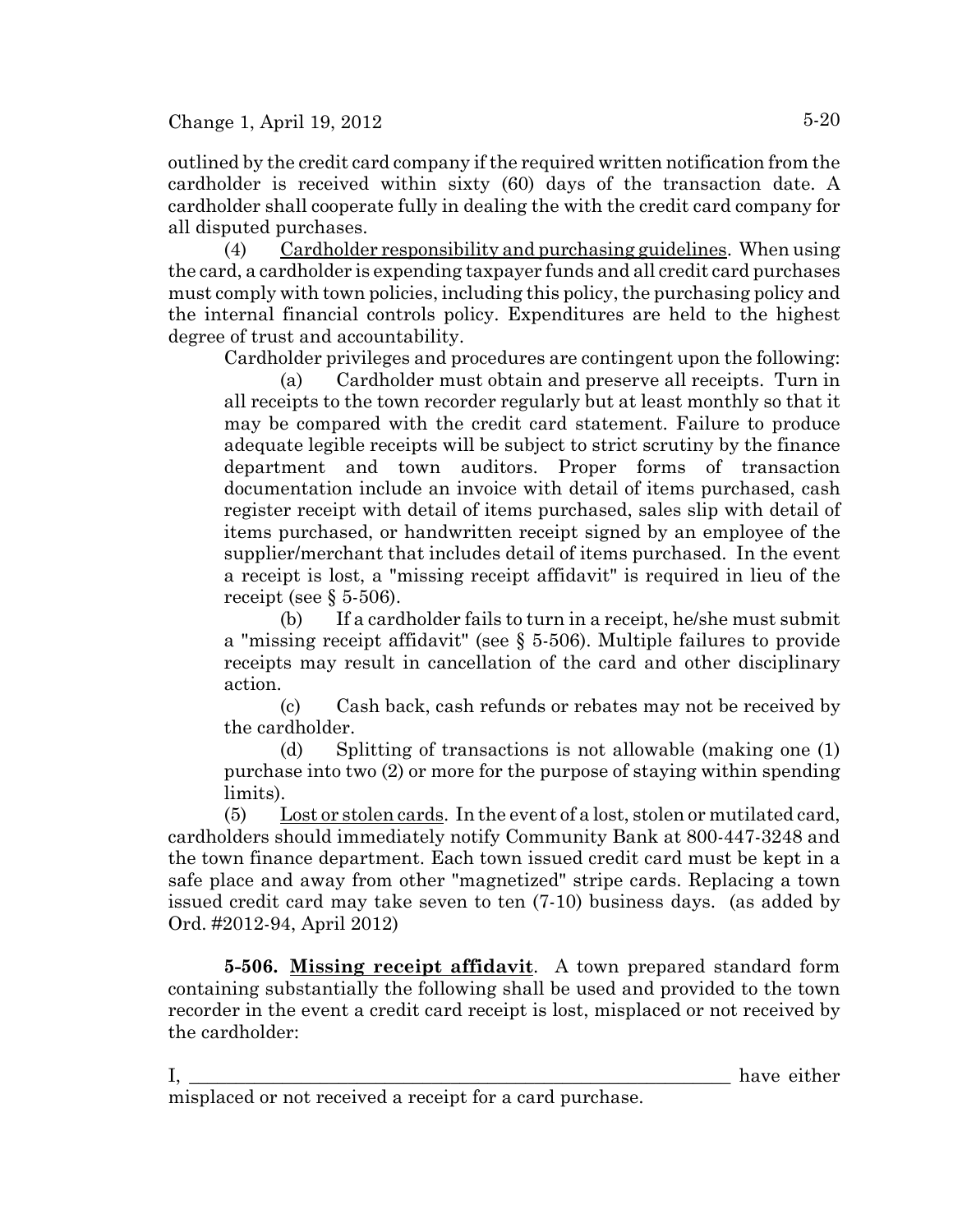This form is submitted in lieu of the original receipt.

| I certify that the goods shown above were purchased for the Town of Pegram's<br>operating purposes as outlined in the policies and procedures for credit card use. |                                                        |
|--------------------------------------------------------------------------------------------------------------------------------------------------------------------|--------------------------------------------------------|
|                                                                                                                                                                    |                                                        |
|                                                                                                                                                                    | Date: $\frac{1}{\sqrt{1-\frac{1}{2}}\cdot\frac{1}{2}}$ |

(as added by Ord. #2012-94, April 2012)

**5-507. Credit card user agreement**. Every approved recipient of a town issued credit card must execute and provide the town recorder with the town prepared standard form containing substantially the following terms of agreement prior to issuance of or use of a credit card:

## TOWN OF PEGRAM

## Credit Card User Agreement

I, the contract of the contract of the contract of the contract of the contract of the contract of the contract of the contract of the contract of the contract of the contract of the contract of the contract of the contrac receipt of a Town of Pegram credit card, issued by Community Bank. As a cardholder, I agree to comply with the terms of this agreement, including all of the Town of Pegram's policies and procedures included in title 5, chapter 5 of the Pegram Municipal Code.

I agree that I will not use the credit card to make personal purchases for others or myself.

I understand that I will not request or receive cash back from suppliers as a result of exchanges, rebates, and refunds or for any other reason.

I understand that I am the only person authorized to use the card or card number assigned to me. I will not authorize the use of this card by other town employees who may want to use it to make approved purchases.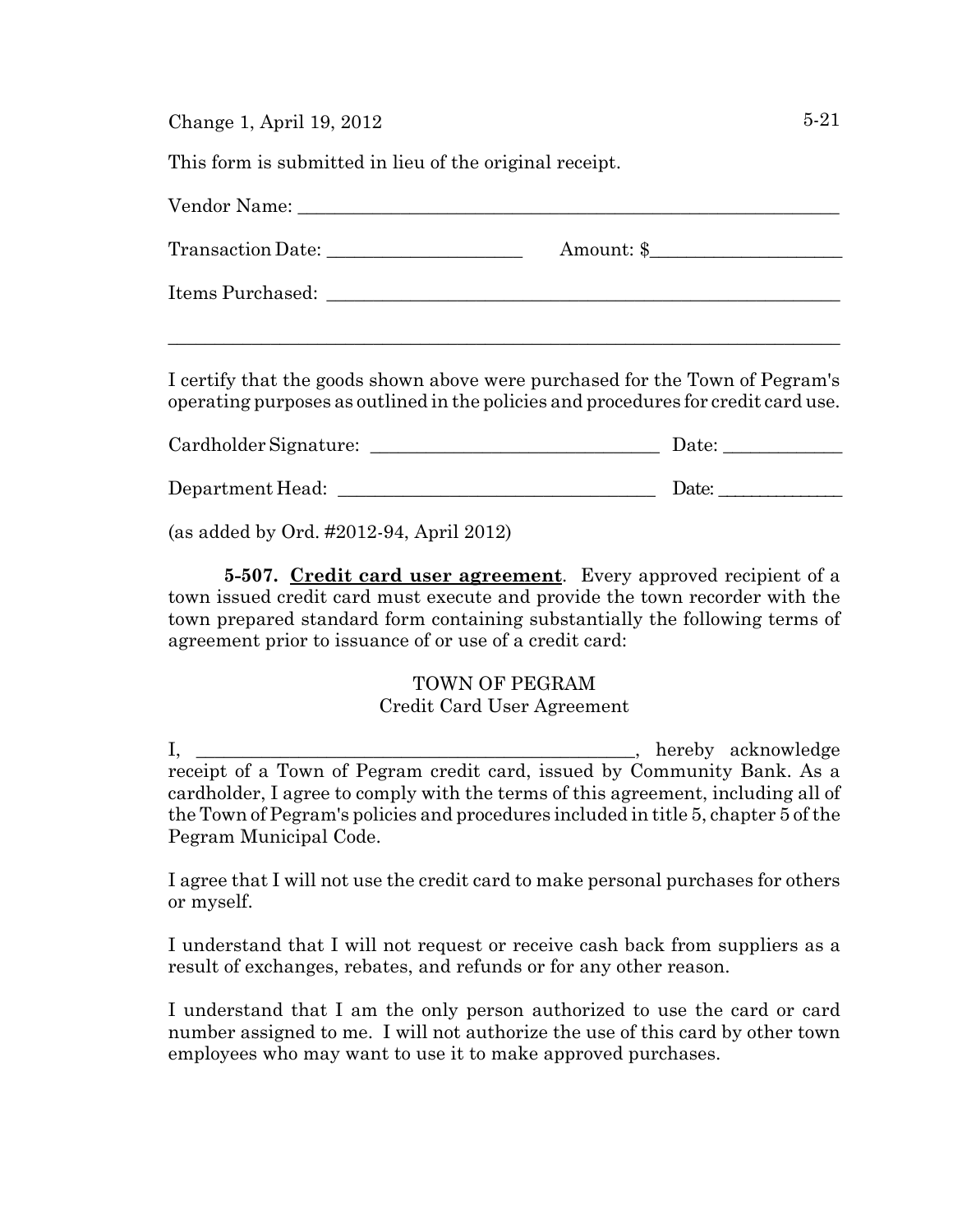I understand that if I transfer to another department I must notify my department head immediately. I understand that the town can terminate my right to use the card at any time, for any reason. I agree to return my card to my department head immediately upon request or upon termination of employment.

I have reviewed the Town of Pegram Credit Card Policy contained in the Pegram Municipal Code, title 5, chapter 5, § 5-505. I understand the procedures and requirements for using the credit card and for providing the required documentation for each transaction made on this card. In addition, I have reviewed, understand and am familiar with the policies and procedures governing town purchases and contained in the Pegram Purchasing Policy.

I understand that any violation of the terms of this agreement may result in disciplinary action, up to and including termination of employment. I understand that where allowed by state and federal law the town may deduct from my compensation the money amount equal to the total of any discrepancies, of the total amount of any personal gain, and/or of any fees related to the collection of such money. I understand that the town may elect to collect this money and may also recover the reasonable costs of said collection, even if the town no longer employs me.

\_\_\_\_\_\_\_\_\_\_\_\_\_\_\_\_\_\_\_\_\_\_\_\_\_\_\_\_\_\_\_\_\_ \_\_\_\_\_\_\_\_\_\_\_\_\_\_\_\_\_\_\_\_\_\_\_\_\_\_\_\_\_\_

\_\_\_\_\_\_\_\_\_\_\_\_\_\_\_\_\_\_\_\_\_\_\_\_\_\_\_\_\_\_\_\_\_ \_\_\_\_\_\_\_\_\_\_\_\_\_\_\_\_\_\_\_\_\_\_\_\_\_\_\_\_\_\_

Cardholder Name (print) Department

Cardholder Signature Date

RETURN THIS PAGE TO THE TOWN FINANCE DEPARTMENT TO RECEIVE CARD.

(as added by Ord. #2012-94, April 2012)

**5-508. Violation of policy**. All town employees are responsible for safeguarding public funds and the public trust. Any violations of this policy observed by any town employees shall be reported to the mayor. Any employees found to have violated this policy may be disciplined up to and including termination. (as added by Ord. #2012-94, April 2012)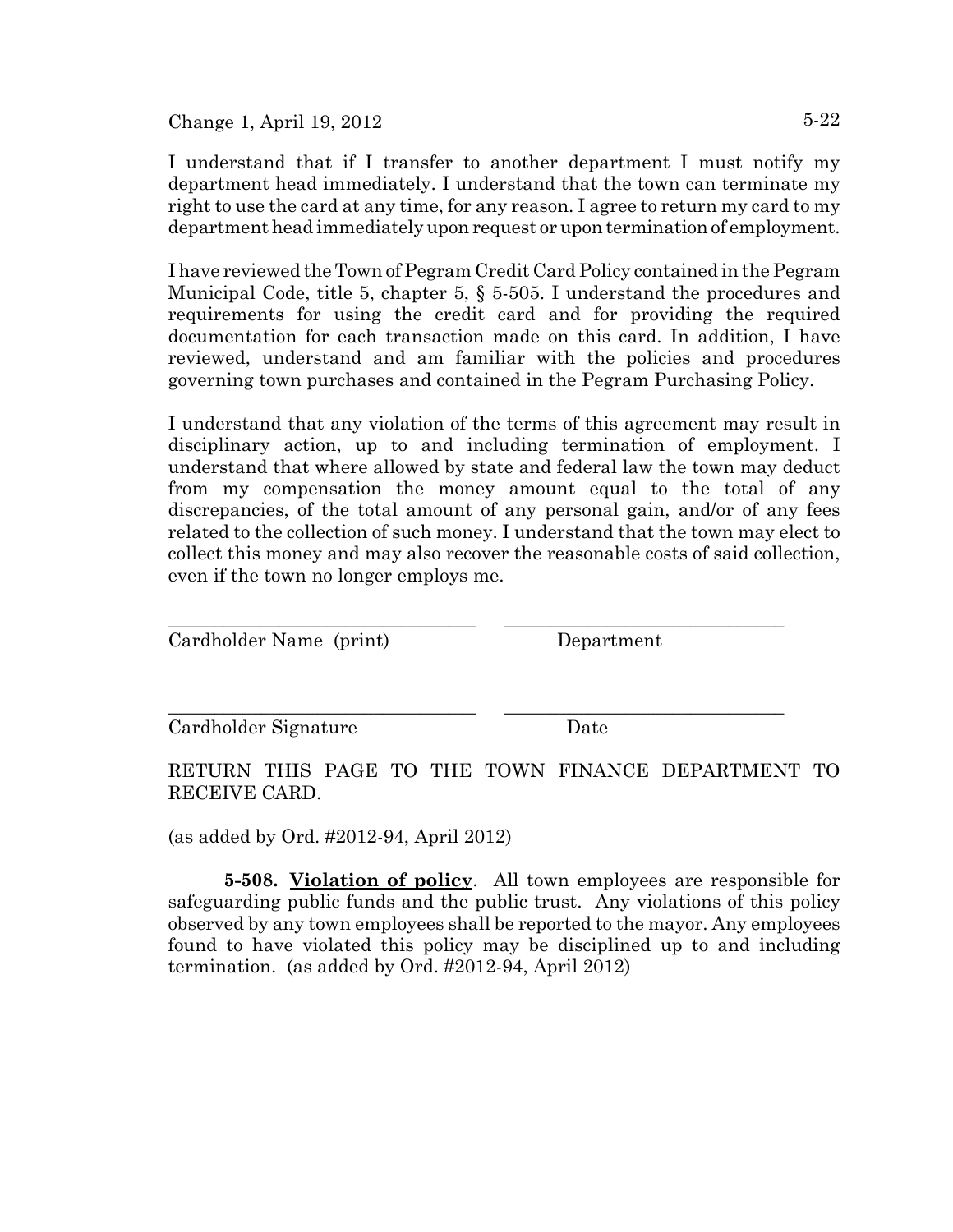### **CHAPTER 6**

## **PRIVILEGE TAX ON NEW DEVELOPMENTS**

### **SECTION**

- 5-601. Short title.
- 5-602. Purpose.
- 5-603. Findings.
- 5-604. Authority.
- 5-605. Definitions.
- 5-606. Tax levy.
- 5-607. Prohibition on issuance of building permit.
- 5-608. Exemptions from tax.
- 5-609. Collection of tax.
- 5-610. Use and segregation of tax funds.
- 5-611. Authority to amend.
- 5-612. Protest of tax.
- 5-613. Additional authority.

**5-601. Short title**. This chapter shall be known and cited as the Pegram Municipal Adequate Facilities Tax. (as added by Ord. #2015-106, June 2015)

**5-602. Purpose**. It is the intent and purpose of this chapter to authorize the governing body of the Town of Pegram to impose a tax on new development within the municipality, payable at the time of issuance of a building permit, so as to ensure and require that the person responsible for new development share in the cost of public facilities necessary to serve the residents of Pegram. (as added by Ord. #2015-106, June 2015)

**5-603. Findings**. The board of mayor and aldermen hereby finds and declares that:

(1) Cheatham County, Tennessee, has been one of the fastest growing counties in the state for the past fifteen (15) years, having been impacted by the rapid growth in the standard metropolitan area of Nashville.

(2) Anticipated continued growth from the expansion of Nashville is expected to accelerate due to the continuing location of manufacturing and commercial businesses in the Middle Tennessee area, and from other factors; and

(3) Projections in 1997 were as follows:

(a) County population will be forty-two thousand (42,000) persons in the year 2010, an increase of fifty-five percent (55%) from 1990; there will be a demand for approximately five thousand (5,000) additional dwelling units between 1990 and 2010; and new residential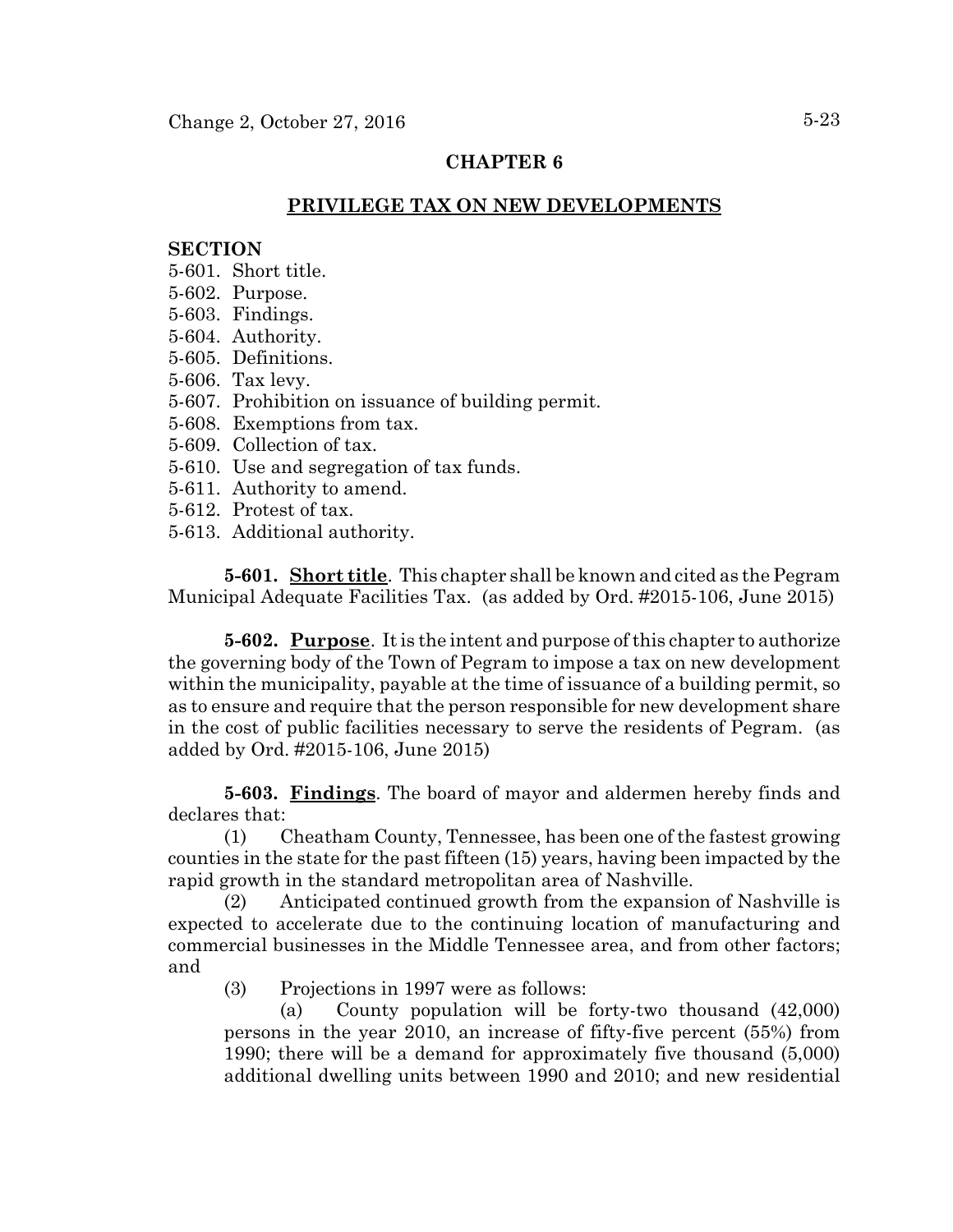and non-residential development will consume an additional three thousand (3,000) acres of land in Cheatham County;

(b) The majority of the projected growth in Cheatham County between 1990 and 2010 will occur within the boundaries of the incorporated municipalities within the county; and

(c) The projected growth and land use development within these municipalities will cause a demand for municipal capital facilities (roads, parks, city govermnental facilities, etc.) in an amount well in excess of ten million dollars (\$10,000,000.00) over the next fifteen (15) years.

(4) The municipality is committed, both to present and future residents, to maintaining a level of public facilities and services commensurate with those presently provided.

(5) The municipality is prepared to impose a fair, equitable and reasonable share of the costs of providing the necessary public facilities and services on existing residents of the municipality.

(6) The municipality's present population, employment base, tax base and budget cannot alone support the additional revenues needed to supply facilities to serve new growth without a substantial increase in the property tax rate on existing development.

(7) The municipality has simultaneously herewith adopted by ordinance a capital improvements program indicating the need for and the cost of public facilities anticipated to be funded, in part, by this tax.

(8) Due to these unique circumstances, it is necessary and appropriate that the Town of Pegram utilize the authority granted by the Legislature of the State of Tennessee to impose an adequate facilities tax on the privilege of engaging in the business of development.

(9) The tax herein imposed is in compliance with chapter 53, Private Acts of 1997. (as added by Ord. #2015-106, June 2015)

**5-604. Authority**. This chapter is imposed under the charter powers of the Town of Pegram, Tennessee, and under the authority conferred on the municipality to levy an adequate facilities tax on the privilege of engaging in development by chapter 53, Tennessee Private Acts of 1997. (as added by Ord. #2015-106, June 2015)

**5-605. Definitions**. As used in this chapter, unless a different meaning appears from the context:

(1) "Building" means any structure built for the support, shelter, or enclosure of persons, chattels, or movable prope1iy of any kind; the term includes a mobile home, but excludes those buildings specified in § 5-608.

(2) "Building permit" means a permit for development issued in Pegram, as herein defined, within Cheatham County.

(3) "Capital improvement program" means a proposed schedule of future projects, listed in order of construction priority, together with cost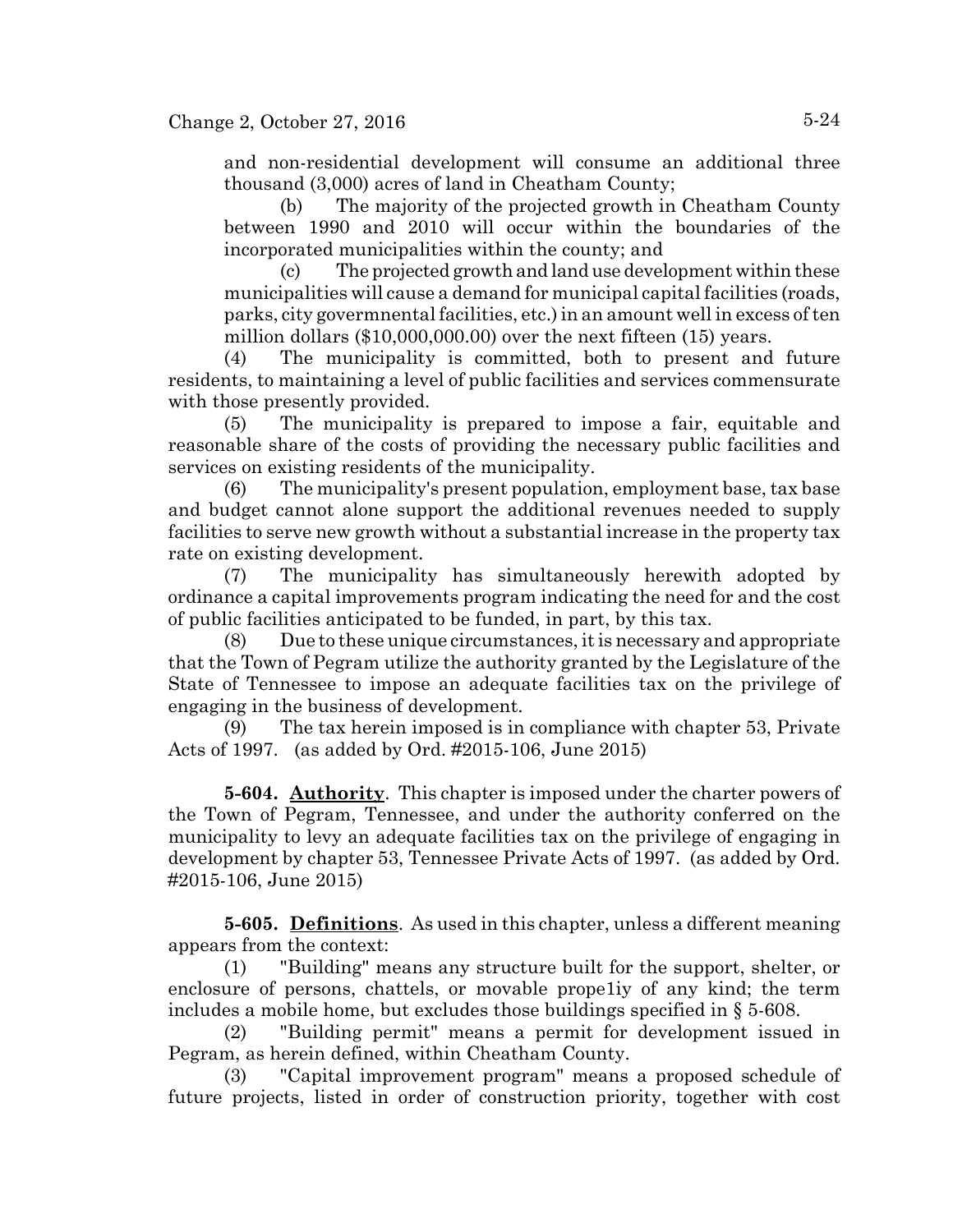estimates and the anticipated means of financing each project. All major projects requiring the expenditure of public funds, over and above the annual local government operating expense, for the purchase, construction, or replacement of the physical assets of the community are included.

(4) "Development" means the construction, building, reconstruction, erection, extension, betterment, or improvement of land providing a building structure or the addition to any building or structure, or any part thereof, which provides, adds to or increases the floor area of a residential or non-residential use.

(5) (a) "Floor area" for non-residential development means the total of the gross horizontal area of all floors, including usable basements and cellars, below the roof and within the outer surface of the main walls of principal or accessory buildings or the center lines of party walls separating such building or portions thereof, or within lines drawn parallel to and two feet (2') within the roof line of any building or portions thereof without walls but excluding arcades, porticoes, and similar open areas which are accessible to the general public, and which are not designed or used as sales, display, storage, services, or production areas.

(b) "Floor area" for residential development means the total or the gross horizontal area of all floors, including basements, cellars, or attics which is heated and/or air-conditioned living space or which could be at a future date.

(6) "General plan" means the official statement of the municipal planning commission which sets forth major policies concerning future development of the jurisdictional area and meeting the provisions set forth in Tennessee Code Annotated, §§ 13-4-201, 13-4-203 and 13-4-302. For the purposes of this chapter only, a general plan may consist solely of the land development plan element, which sets out a plan or scheme of future land usage.

(7) "Governing body" means the Board of Mayor and Aldermen of Pegram, Tennessee.

(8) "Major street or road plan" means the plan adopted by the municipal planning commission, pursuant to Tennessee Code Annotated, §§ 13-4-201, 13-4-302, and 13-4-303, showing among other things, "the general location, character, and extent of public ways (and) the removal, relocation, extension, widening, narrowing, vacating, abandonment or change of use of existing public ways."

(9) "Municipality" means the Town of Pegram.

(10) "Non-residential" means the development of any property for any use other than residential use, except as may be exempted by this chapter.

(11) "Person" means any individual, firm, co-partnership, joint venture, association, corporation, estate, trust, business trust, receiver, syndicate, or other group or combination acting as a unit, and the plural as well as the singular number.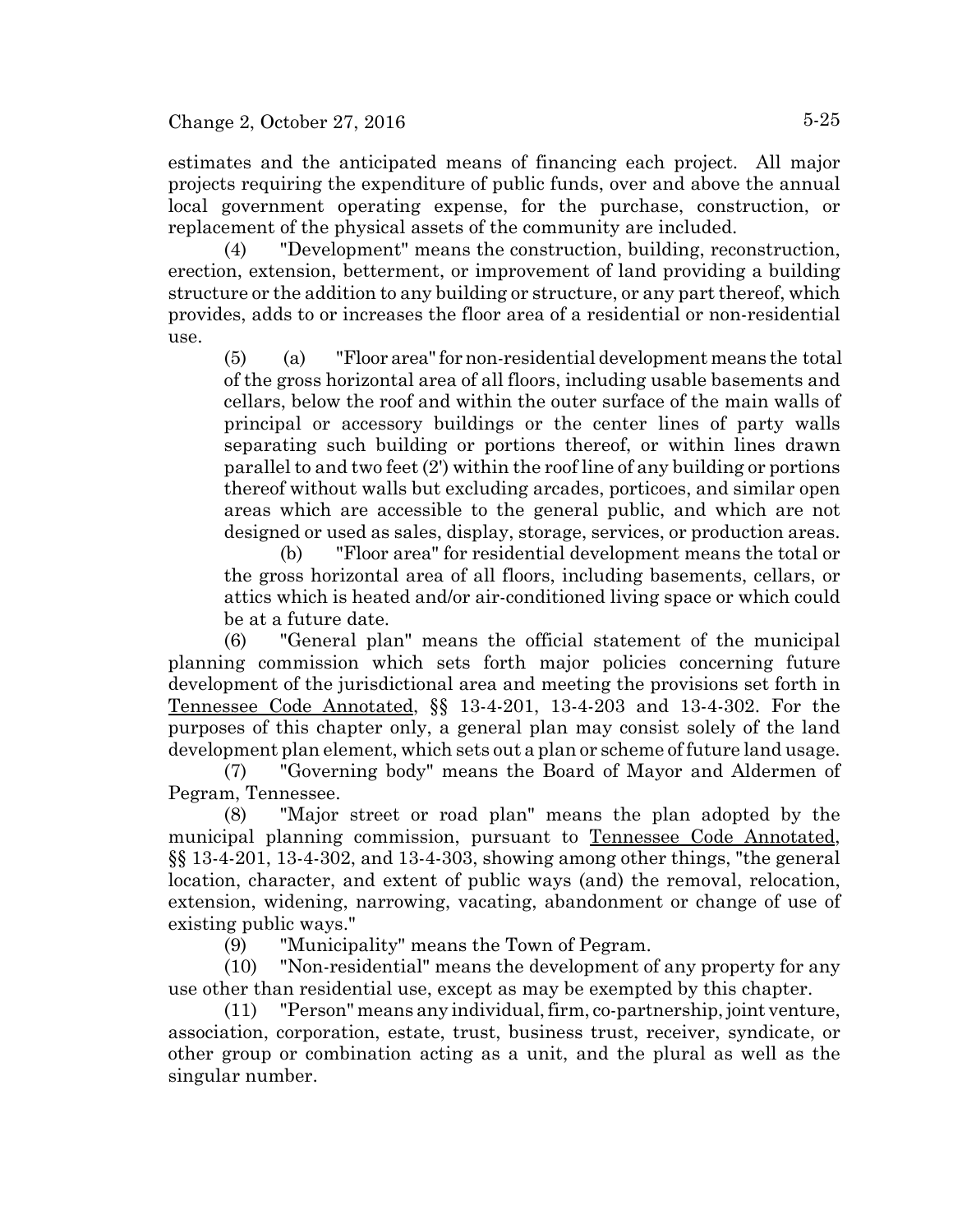(12) "Place of worship" means that portion of a building, owned by a religious institution which has tax-exempt status, which is used for worship services and related functions; provided, however, a place of worship does not include buildings or portions of buildings which are used for purposes other than for worship and related functions or which are or are intended to be leased, rented or used by persons who do not have tax-exempt status.

(13) "Public buildings" means buildings owned by the State of Tennessee or any agency thereof, a political subdivision of the State of Tennessee, including but not necessarily limited to counties, cities, school district and special districts, or the federal government or any agency thereof.

(14) "Public facility or facilities" means a physical improvement undertaken by the municipality, including, but not limited to the following: roads and bridges, parks and recreational facilities, jail and law enforcement facilities, schools, libraries, government buildings, fire stations, sanitary landfills, water, wastewater and drainage projects, airport facilities and other governmental capital improvements benefitting the citizens of the municipality.

(15) "Residential" means the development of any property for a dwelling unit or units.

(16) "Subdivision regulations" means the regulations adopted by the governing body, as amended, pursuant to Tennessee Code Annotated, § 13-4-303, by which the municipality regulates the subdivision of land.

(17) "Zoning resolution" means the ordinance adopted by the governing body, as amended, pursuant to Tennessee Code Annotated, § 13-7-201, by which the municipality regulates the zoning, use and development of property. (as added by Ord. #2015-106, June 2015)

**5-606. Tax levy**. There is hereby levied a tax on each person engaging in the business of development in the municipality, which tax shall be due and collected by the municipality at the time of application for a building permit for development, as provided in § 5-609.

## Tax rate schedule

New residential development: \$0.75 per gross square foot of floor area New non-residential development: \$0.40 per gross squre foot of floor area (as added by Ord. #2015-106, June 2015)

**5-607. Prohibition on issuance of building permit**. No building permit for development shall be issued within the municipality unless the tax has been paid in full to the municipality, as provided in § 5-609. (as added by Ord. #2015-106, June 2015)

**5-608. Exemptions from tax**. No tax shall be assessed or collected for the development of: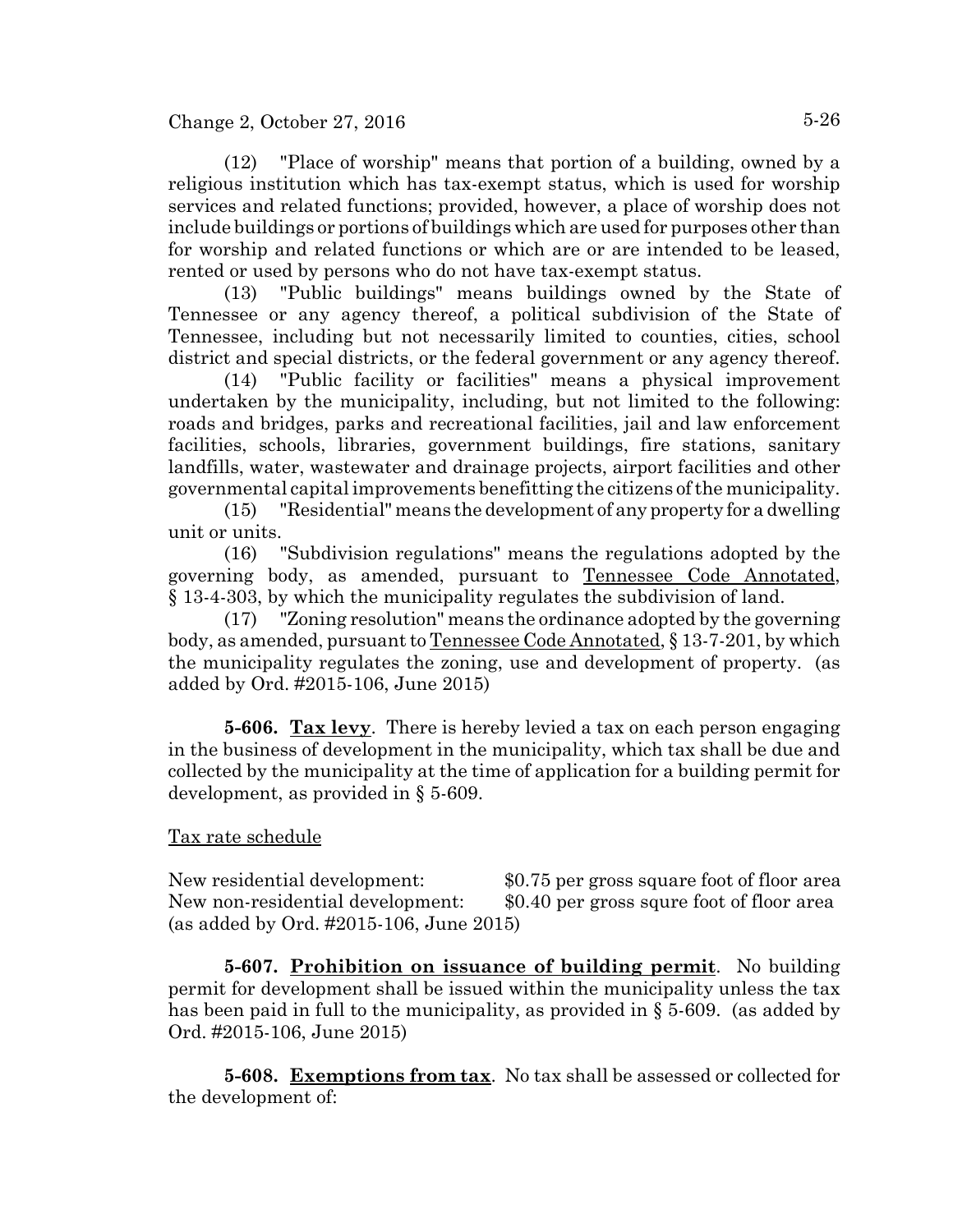- (1) Public buildings;
- (2) Places of worship;
- (3) Barns or outbuildings used for agricultural purposes;

(4) Replacement structures for previously existing structures destroyed by fire or other disaster;

(5) Additions to a single-family dwelling;

(6) A structure owned by a non-profit corporation which is a qualified 501(c)(3) corporation under the Internal Revenue code; and

(7) Permanent residential structures replacing mobile homes where the mobile home is removed within thirty (30) days of the issuance of the certificate of occupancy for the permanent residential structure, provided that the permanent structure is a residence for the owner and occupant of the mobile home and that owner and occupant has resided on the property for a period of not less than three (3) years. (as added by Ord. #2015-106, June 2015)

**5-609. Collection of tax**. (1) Each applicant for a building permit for development, as herein defined, shall state on a form provided by the municipality, the proposed use (residential or non-residential) and the amount of gross square footage of floor area contained in the development for which the permit is sought.

(2) The municipal official designated in the administrative guidelines shall calculate the tax due on the development and collect such tax prior to acceptance of the application for the permit.

(3) In its sole discretion, the municipality may permit a person engaging in the business of development to defer payment of the tax due until the time for issuance of the building permit, but in no case shall a building permit issue until the tax is paid in full by the applicant to the municipality. (as added by Ord. #2015-106, June 2015)

**5-610. Use and segregation of tax funds**. All tax funds collected within the municipality as authorized herein, shall be deposited and accounted for in a special revenue or capital projects fund, and shall be used for the purpose of public facilities to serve the residents of the municipality. (as added by Ord. #2015-106, June 2015)

**5-611.** Authority to amend. The municipality may, from time to time, amend the tax herein imposed on development, based upon adoption of a revised capital improvements program. (as added by Ord. #2015-106, June 2015)

**5-612. Protest of tax**. Any person aggrieved by the decision of the municipal building official or other responsible official concerning any aspect of chapter 53, Private Acts of 1997 or this chapter may obtain a review of the official's decision in the manner provided in said Act. (as added by Ord. #2015-106, June 2015)